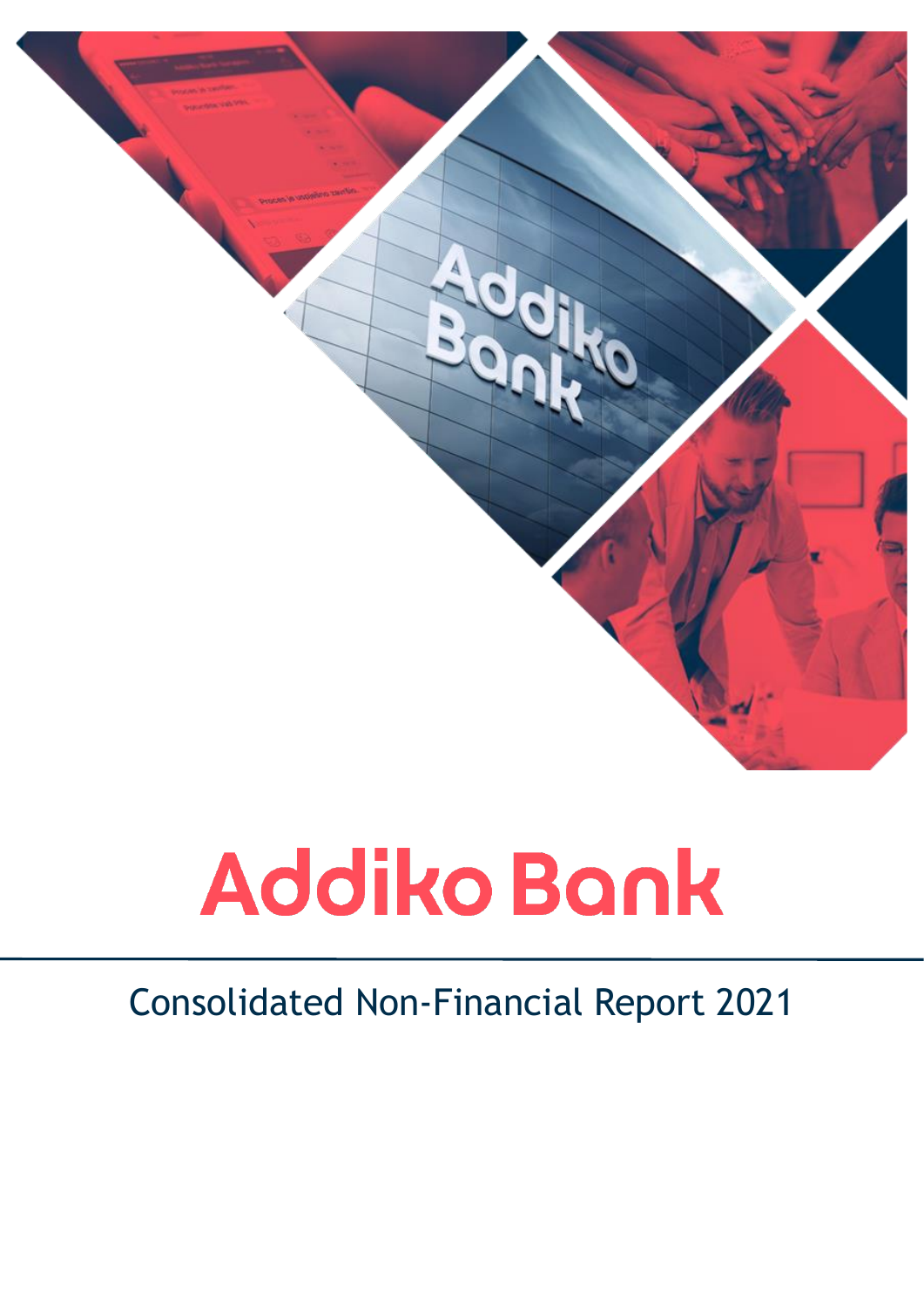### **Table of contents**

|                            |                            |                                                     | 3               |  |  |
|----------------------------|----------------------------|-----------------------------------------------------|-----------------|--|--|
| Foreword by the Management |                            |                                                     |                 |  |  |
|                            | Year 2021 - Key Highlights |                                                     |                 |  |  |
| About This Report          |                            |                                                     | 4               |  |  |
| 1.                         |                            | Addiko Bank - About Us                              | 5               |  |  |
|                            | 1.1.                       | Addiko Group's Strategy                             | 6               |  |  |
|                            | 1.2.                       | Addiko's Role in Society                            | 7               |  |  |
| 2.                         | <b>Our Clients</b>         |                                                     | 8               |  |  |
|                            | 2.1.                       | Selling Practices & Product Labelling               | $\overline{8}$  |  |  |
|                            | 2.2.                       |                                                     | 8               |  |  |
|                            |                            | Access & Affordability of Products                  |                 |  |  |
|                            | 2.3.                       | <b>Consumer Business</b>                            | 9               |  |  |
|                            | 2.4.                       | <b>SME and Corporate Business</b>                   | 10              |  |  |
| 3.                         |                            | Our People and Principles                           | 10              |  |  |
| 3.1.                       |                            | Addiko Group's People Strategy - mission and vision | $\overline{10}$ |  |  |
|                            | 3.1.1.                     | Number of Employees                                 | 11              |  |  |
|                            | 3.1.2.                     | Age Structure and Seniority at Addiko Bank          | 11              |  |  |
|                            | 3.1.3.                     | <b>Educational Level</b>                            | 13              |  |  |
|                            | 3.1.4.                     | Inactive employees                                  | 13              |  |  |
|                            | 3.1.5.                     | <b>Headcount Development</b>                        | 13              |  |  |
|                            | 3.1.6.                     | Employee Health & Safety                            | 14              |  |  |
|                            | 3.1.7.                     | Diversity and Equal Opportunities                   | 15              |  |  |
|                            | 3.1.8.                     | Recruitment                                         | 16              |  |  |
|                            | 3.1.9.                     | Learning and Personal Growth                        | 17              |  |  |
|                            | 3.1.10.                    | <b>Performance Culture</b>                          | 17              |  |  |
|                            | 3.1.11.                    | Remuneration                                        | 17              |  |  |
|                            | 3.1.12.                    | <b>Employer Brand Awards</b>                        | 18              |  |  |
|                            | 3.2.                       | Group-Wide Compliance                               | 18              |  |  |
|                            | 3.2.1.                     | Code of Business Conduct and Ethics                 | 18              |  |  |
|                            | 3.2.2.                     | Human Rights                                        | 18              |  |  |
|                            | 3.2.3.                     | Anti-Corruption, Anti-Bribery                       | 19              |  |  |
|                            | 3.2.4.                     | Whistleblowing                                      | 19              |  |  |
|                            | 3.2.5.                     | Transparency                                        | 19              |  |  |
|                            | 3.2.6.                     | Conflict of Interest                                | 20              |  |  |
|                            | 3.2.7.                     | <b>Compliance Management</b>                        | 20              |  |  |
|                            | 3.2.8.                     | <b>Training</b>                                     | 20              |  |  |
|                            | 3.2.9.                     | <b>Customer Privacy</b>                             | 20              |  |  |
|                            | 3.2.10.                    | <b>Information Security</b>                         | 21              |  |  |
| 3.3.                       |                            | <b>ESG and Taxonomy</b>                             | 21              |  |  |
|                            | 3.3.1.                     | <b>Environmental Matters</b>                        | 21              |  |  |
|                            | 3.3.2.                     | <b>Space Optimisation</b>                           | 22              |  |  |
|                            | 3.3.3.                     | <b>Energy Saving</b>                                | 22              |  |  |
|                            | 3.3.4.                     | Reduction of CO <sub>2</sub> emissions              | 23              |  |  |
|                            | 3.3.5.                     | <b>Travel Management</b>                            | 24              |  |  |
|                            | 3.3.6.                     | Document Management System                          | 24              |  |  |
|                            | 3.3.7.                     | <b>Effects of Digital Banking</b>                   | 24              |  |  |
|                            | 3.3.8.                     | Paper Reduction and Sustainable Printing            | 24              |  |  |
|                            | 3.3.9.                     | <b>General Awareness Raising</b>                    | 24              |  |  |
|                            | 3.3.10.                    | Supplier management                                 | 24              |  |  |
|                            | 3.3.11.                    | <b>Climate Risks Assessment</b>                     | 24              |  |  |
|                            | 3.3.12.                    | Article 8 of EU Taxonomy                            | 25              |  |  |
|                            | 3.3.13.                    | <b>Green Assets Ratio and Green Products</b>        | 26              |  |  |
| 4.                         | Glossary                   |                                                     | 28              |  |  |
| 5.                         | Imprint                    |                                                     | 29              |  |  |
|                            |                            |                                                     |                 |  |  |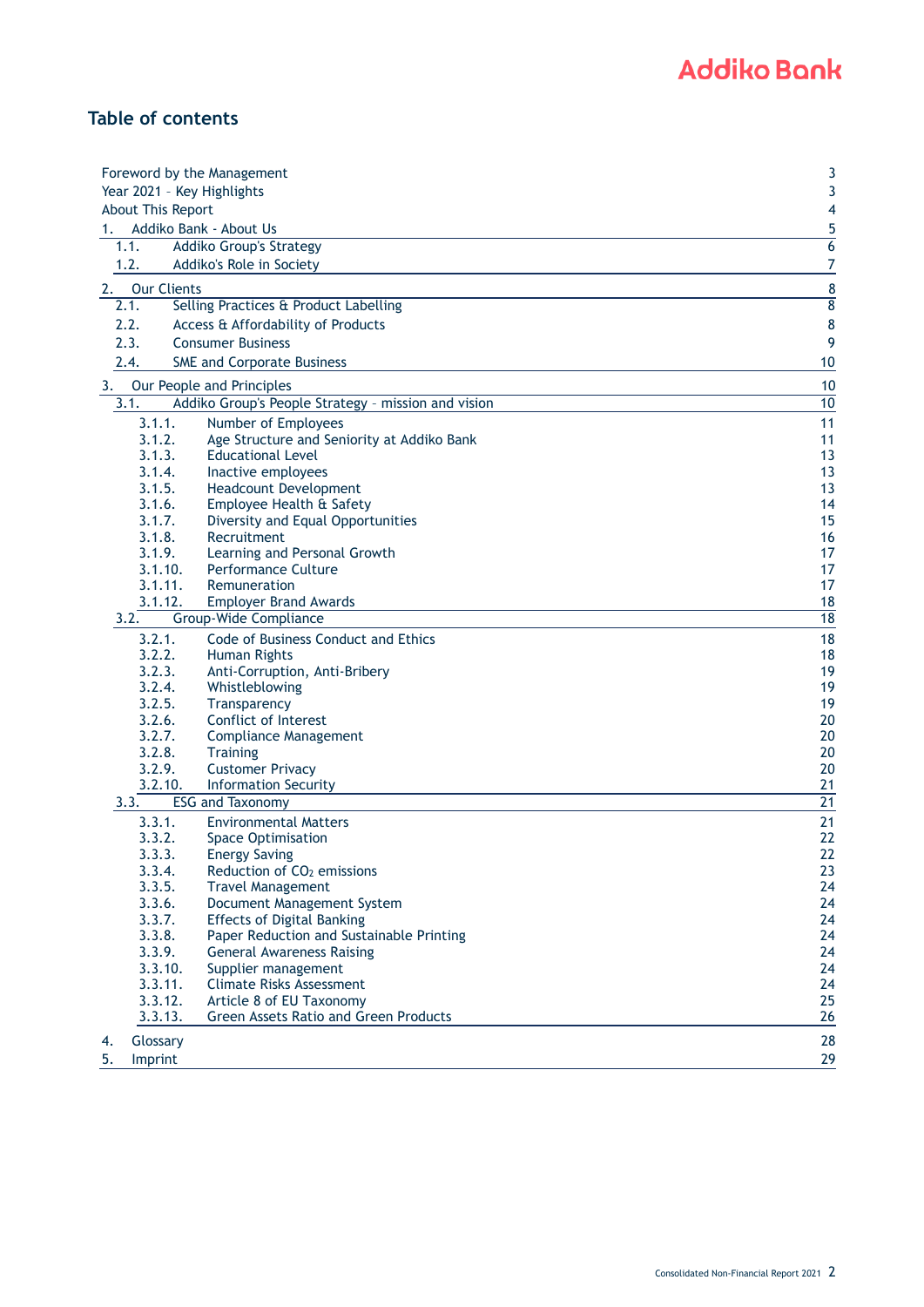### <span id="page-2-0"></span>**Foreword by the Management**

Dear all,

Apart from presentation of the financial results in the Annual Report, we would like to provide you with further insights into our activities from a non-financial point of view. This report focuses on our main initiatives in various areas relevant for our customers, employees and the general environment.

All of these activities are prerequisites for achieving the main goals presented in Addiko's strategy. Our principles are our compass which navigates us in the current fast-changing world.

In 2021, we have continuously been developing and establishing an organisational framework for the further enhancement of sustainable business practices, the wellbeing of our employees as well the inclusion of ESG into our existing governance model.

### <span id="page-2-1"></span>**Year 2021 – Key Highlights**

2021 was an eventful year. At the beginning of June 2021, the changes in the Management Team of Addiko were completed. On 1 May 2021, Herbert Juranek took over as CEO. He was joined by Edgar Flaggl as CFO, reporting directly to him, and Tadej Krasovec as CRO on 1 June 2021.

Together, the new Management Team started the Transformation Program to boost growth in the focus areas and to lower costs by streamlining operations with the overall aim to make Addiko the leading specialist bank for Consumer & SME customers in the CSEE region.

The program already yielded first results:

- Acceleration of the loan book transformation: Addiko focuses even more on smaller SME customers while reducing the concentration in the higher-size medium SME segment resulting in an overall focus book growth by 9.5% excluding the medium SME segment. At the same time, the run-down of the non-focus book proceeded as planned and decreased by 33%.
- Reduction of the operational OPEX run-rate by approximately EUR 10 million compared to the EUR 174 million guidance for 2021. First results are already visible with reported operating expenses of EUR 171.1 million (down EUR 2.9 million vs. the 2021 guidance).
- Push for NPE reduction: Initiatives started in the second half of 2021 resulted in a decrease of the NPE volume by EUR 50 million, thereby improving the NPE ratio to 2.9% at the end of 2021 compared to 2020's 3.5%. The NPE ratio related to on-balance loans decreased to 4.0% (2020: 4.7%).

Overall, the economies in CSEE showed solid growth and exceeded previous forecasts with strong household consumption, flourishing business investments and a rebound in tourism. The still ongoing pandemic had no significant effect on the economy. Business activities seem to be normalising. People and enterprises have adapted to the new normality and are acting as if there were no pandemic.

The favourable economic environment is also reflected in the financial results. For 2021, Addiko Group posted a profit of EUR 13.6 million supported by a solid operating performance and the Transformation Program. The focus areas are growing, the accelerated run-down of the non-focus book is progressing as planned, and the Group is well on track to achieve the 95% goal of the loan book in the focus areas in the mid-term. At the end of the year 2021, the share of the two focus segments Consumer and SME of the gross performing loan book increased to 74% (YE20: 65%). The size of the overall gross performing loan book declined to EUR 3.28 billion (YE20: EUR 3.60 billion) as a result of the managed rundown of the non-focus portfolios as well as the reduction in the higher-size medium SME segment.

In autumn 2021, Addiko received the draft SREP letter 2021 from the European Central Bank, which was confirmed in February 2022. The new SREP foresees a considerable reduction in the Group's capital requirements. The Pillar 2 Requirement (P2R) decreased to 3.25% (4.1% in 2020) and the Pillar 2 Guidance (P2G) to 2% (4% in 2020).

Overall, Addiko Group's financial position remained solid. The CET1 ratio further improved to 22.2% on a transitional basis (21.6% IFRS 9 fully loaded) proving the resilient asset quality and the strong balance sheet of the Group.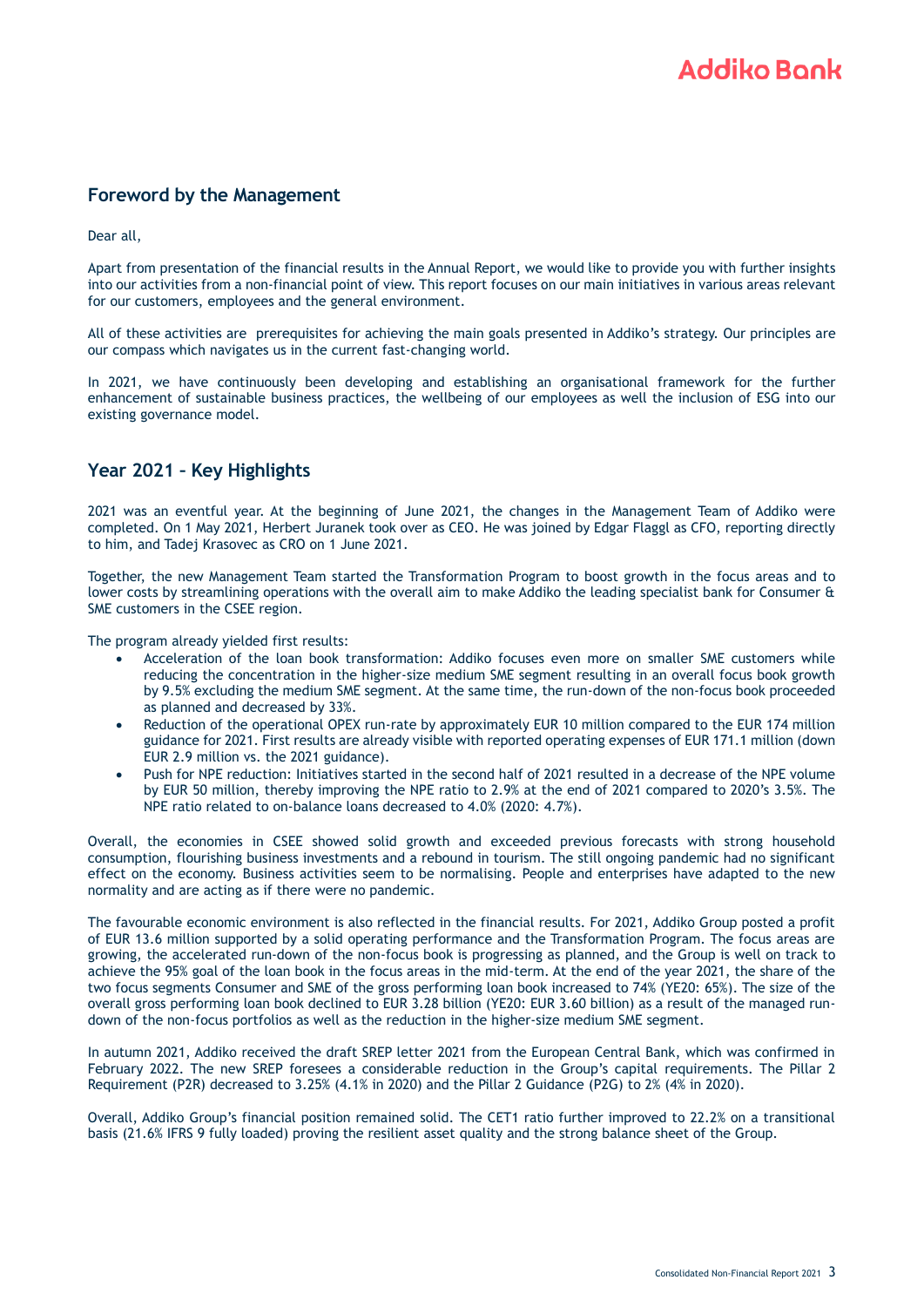### <span id="page-3-0"></span>**About This Report**

Addiko Bank is a large corporation of public interest, which fulfils the criteria set out in sections 243b and 267a of the Austrian Commercial Code and may therefore employ an annual average of more than 500 employees on a consolidated basis. Since it fulfils these specific criteria, Addiko Group draws up a Consolidated Non-Financial Report pursuant to applicable law.

Addiko Group formed a systematic panel of experts from various departments to carry out a materiality check to define and specify the relevant non-financial topics. The aim was, inter alia, to collect information about the economic, social and environmental impact of Addiko Group's business operations. This impact was examined in terms of extent, probability and influence. Sections 243b and 267a of the Austrian Commercial Code focusing on environmental, social and labour topics, human rights, combating corruption and bribery were taken into consideration in the decision-making process, along with the Sustainability Accounting Standards Board's Materiality Map<sup>1</sup>.

Based on the panel of experts' findings and following appropriate analysis, Addiko Group identified its most important stakeholders. These include customers, employees, the Works Council, the Supervisory Board, shareholders, regulators, suppliers and service providers, interest groups, competitors, and rating agencies. Furthermore, the topics listed in this Non-Financial Report were deemed to be significant. It was also determined that Addiko Group, its business relationships, products and services neither pose any significant risks nor cause negative effects in connection with product design & lifecycle management, as Addiko Group simply offers products associated with daily banking activities, which require little to no advisory support and are suitable for standardisation.

The main topics covered in this Non-Financial Report include Addiko's [Role in Society,](#page-6-0) [Selling Practices & Product](#page-7-1)  [Labelling,](#page-7-1) [Access & Affordability of](#page-7-2) Products, Addiko Group's People Strategy – [mission and vision](#page-9-2) (including equality, fair working conditions, remuneration and development) and Group-Wide Compliance (including the [Code of Business](#page-17-2)  [Conduct and Ethics,](#page-17-2) [Anti-Corruption, Anti-Bribery,](#page-18-0) [Customer Privacy](#page-19-3) and [Information Security\)](#page-20-0).

As part of its business activities, Addiko Group acknowledges the importance of sustainability initiatives and strives to contribute to them accordingly. It is able to play a part by implementing the following SDGs: "Good Health and Well-Being" (3), "Gender Equality" (5), "Decent Work and Economic Growth" (8) and "Climate Action" (13).



#### **Good Health and Well-Being (3)**

Addiko Group supports Good Health and Well-Being. Its employees are encouraged to live a healthy, active lifestyle. Office kitchens promote healthy eating habits. Employees are also encouraged to join local gyms as well as participate in business runs and local marathons. In addition, there are frequent in-office health checks and health-awareness guest speakers at Addiko Group. For further details please see chapter 1.5.12.



#### **Gender Equality (5)**

Addiko Group has formalised and implemented its Group Diversity and Inclusion Policy across all Addiko Group countries, setting group-wide diversity targets for its Management and Supervisory Boards. All leadership training programmes have been revised to embrace diversity and inclusion. A "Diversity Forum" has been organised for two years in a row to discuss and brainstorm initiatives that would encourage an inclusive working environment. One of the resulting targets is to achieve top employer recognition in all Addiko Group's entities by 2022. Such certificates of recognition confirm that equality exists in the workplace, and inclusion practices and policies have been implemented. For further details please see chapter 0.

#### **Decent Work and Economic Growth (8)**



As part of Addiko Group's efforts to create well-paid quality jobs and provide employment opportunities for young professionals, in 2019 Addiko Bank Serbia and Addiko Bank Bosnia & Herzegovina (Sarajevo) signed collaboration agreements with the University of Belgrade and the University of Sarajevo respectively. The purpose is to encourage traineeships and cooperation. In addition, Addiko Bank Croatia and Addiko Bank Montenegro work closely with universities and student organisations across each respective country to enhance employment opportunities for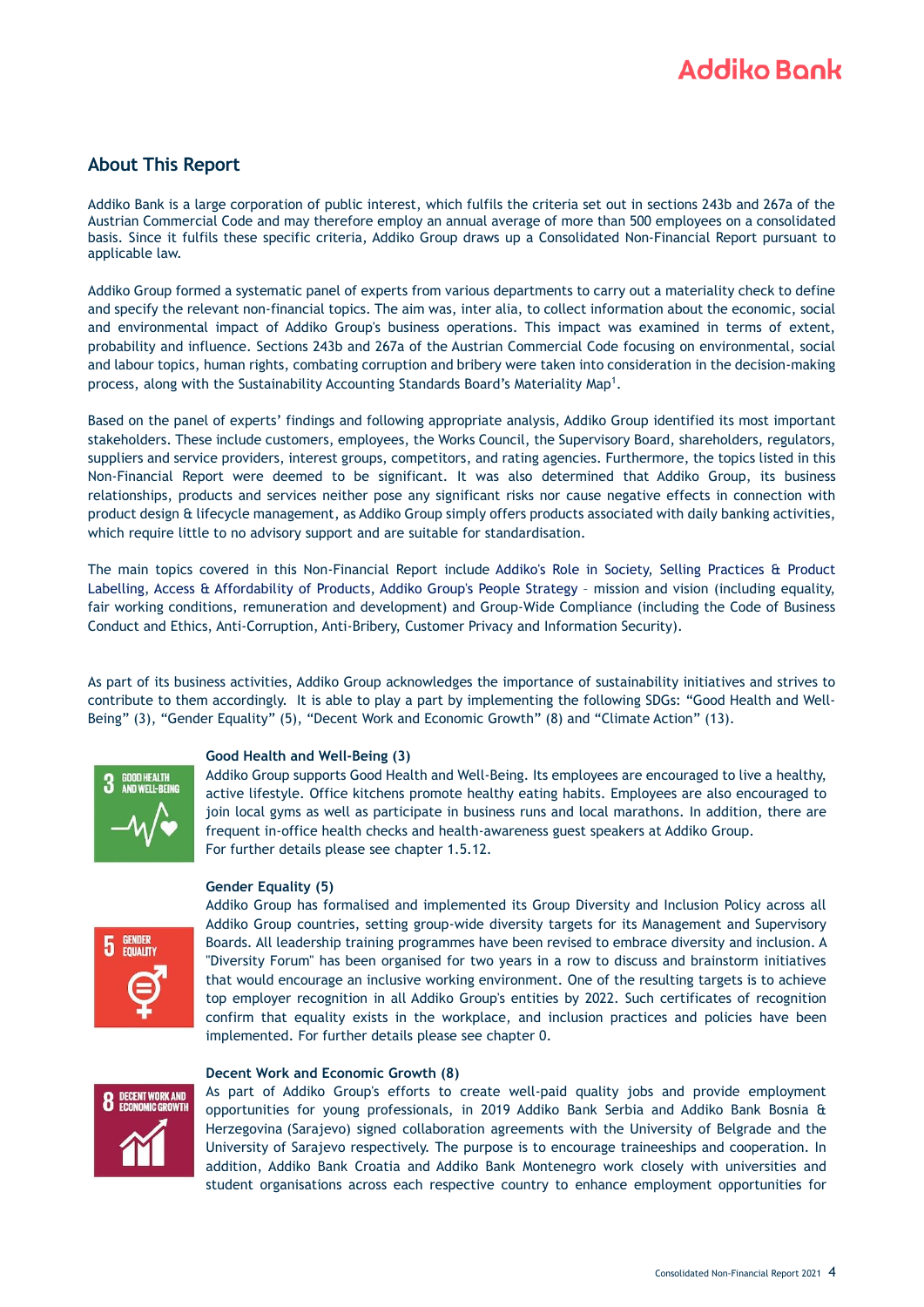young graduates. Addiko Group also plays an essential role in developing and further improving financial intermediation and digital transformation in its operating regions. For further details please see chapter 1.4



#### **Climate Action (13)**

Climate protection is an important element in Addiko Group's operational business. Addiko Group endeavours to contribute to better environmental awareness. Optimised business processes lead to a sustainable approach to continuously reduce  $CO<sub>2</sub>$  emissions, energy and plastic. For further details please see chapter 1.7.

### <span id="page-4-0"></span>**1. Addiko Bank - About Us**

Addiko Group is a consumer as well as small and medium-sized enterprises (SME) specialist banking group in Central and South Eastern Europe (CSEE) headquartered in Vienna (Austria). The group operates through six subsidiary banks in five CSEE countries: Croatia, Slovenia, Bosnia & Herzegovina (where it operates two banks), Serbia and Montenegro. Through its six subsidiary banks, Addiko Group services approximately 0.8 million customers in CSEE using a well-dispersed network of 155 branches and modern digital banking channels.

Addiko Bank AG, the Austrian holding company, is a fully licensed parent bank registered in Vienna, Austria, listed on the Vienna Stock Exchange and supervised by the Austrian Financial Market Authority (FMA) as well as the European Central Bank (ECB). It steers its subsidiary banks through group-wide strategies, policies and controls. It also manages Addiko Group's liquidity reserve.

Addiko Group has positioned itself as a specialist Consumer and SME banking group with a focus on increasing its Consumer and SME lending activities as well as payment services (its "focus areas"). It offers unsecured personal loan products for Consumers and working capital loans for its SME customers and is largely funded by retail deposits. Addiko Group's Mortgage, Public and Large Corporate lending portfolios (its "non-focus areas") have been gradually reduced over time, thereby providing liquidity and capital for continuous growth in its Consumer and SME portfolios. During the second half 2021, the new management team has committed themselves to an accelerated transformation towards the focus areas via business growth initiatives and a faster reduction of non-the focus loan books as well as gradual exit from low-yielding and high-ticket medium enterprises within the SME segment.

Addiko Group delivers a modern customer experience via superior online and mobile banking services as well as new innovative banking channels. Banking products and services have been standardised in the Consumer and SME segments to improve efficiency and simplicity while maintaining a high asset quality. Establishing strong competencies in risk management is necessary for managing the portfolio in line with Addiko Group's prudent risk approach. Successful Consumer and SME lending requires excellent risk evaluation, automation and collection. Addiko Group has continuously invested in talent to deliver strong risk management capabilities.

**Addiko Group at a glance 2021, % of Group Assets (rounded)**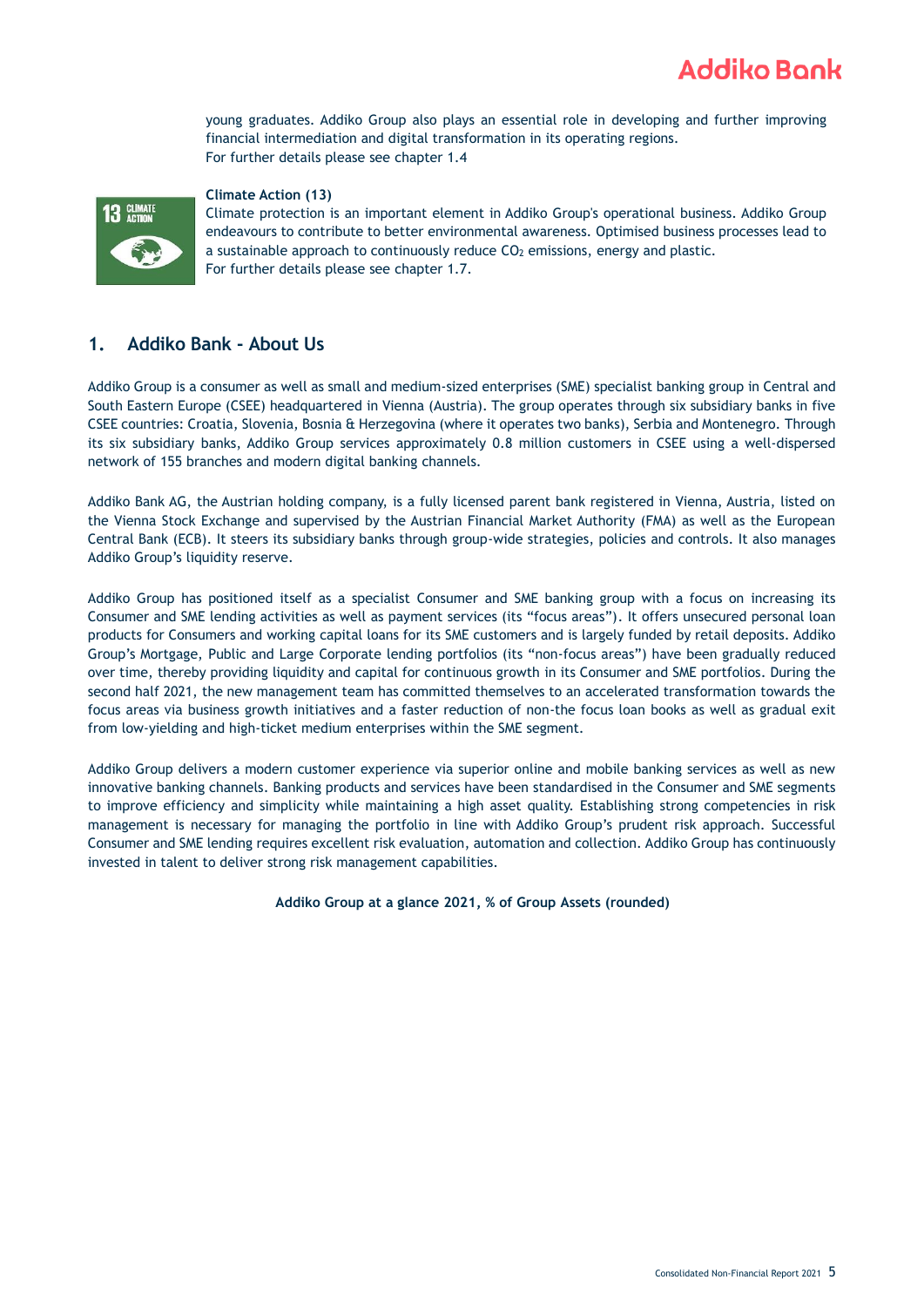

#### <span id="page-5-0"></span>**1.1. Addiko Group's Strategy**

Addiko Group focuses its activities on the Consumer and SME segments, providing both unsecured lending and payment services to Consumers and SMEs. The value proposition across these focus areas is based on convenience (a single interaction whenever possible) and speed (fast enough so the customers do not require alternative solutions), as customers from these groups are more likely to require standardised and simple products and services for which convenience and speed are more important than advisory services.

Addiko Group has a well-established physical branch network in the region to promote its digital offerings while, at the same time, providing current and potential new customers with the reassurance of being able to speak to bank representatives in person as well as the opportunity to provide physical signatures where legally required.

The development of digital capabilities is an essential pillar in the implementation of Addiko Group's strategy. By digitalising sales and service, Addiko Group is able to deliver increased convenience and speed to its target customers, operate efficiently, optimise costs and achieve wider coverage compared to its physical branch network alone, whilst the degree of digital maturity in Addiko Group's markets increases.

The following primary strengths are the main drivers enabling Addiko Group to successfully pursue its strategy:

#### **Well positioned region for convergence of underpenetrated banking sector**

Addiko Group operates in the last EU convergence region in which financial intermediation is low and digital transformation is still nascent. In addition, the unsecured consumer lending market is growing faster in this region than in the EU. Addiko Group believes its offering of straightforward banking with enhanced digital capabilities will provide a solid basis for increasing its future business in the region.

#### **Well-established, pan-regional platform with potential for synergies and operational leverage for future competitiveness**

Addiko Group has a powerful combination of in-depth international expertise and local capabilities with CSEE presence, creating a regional team that provides a lean and efficient platform for pursuing its business strategy. Addiko Group has an efficient operating model with key functions outsourced across the network of subsidiaries, which enables a reduction in costs due to the centralisation of services, economies of scale, agility and execution power as well as talent attraction.

#### **Successfully transforming into a focused Consumer and SME specialist**

Addiko Group transformed from a universal bank into a specialist bank for the CSEE region, focusing on highly profitable Consumer and SME Business lending ("focus areas") and providing simple, convenient and digitally empowered banking services. Addiko Group offers straightforward banking, which is consistently reflected in its customer communication.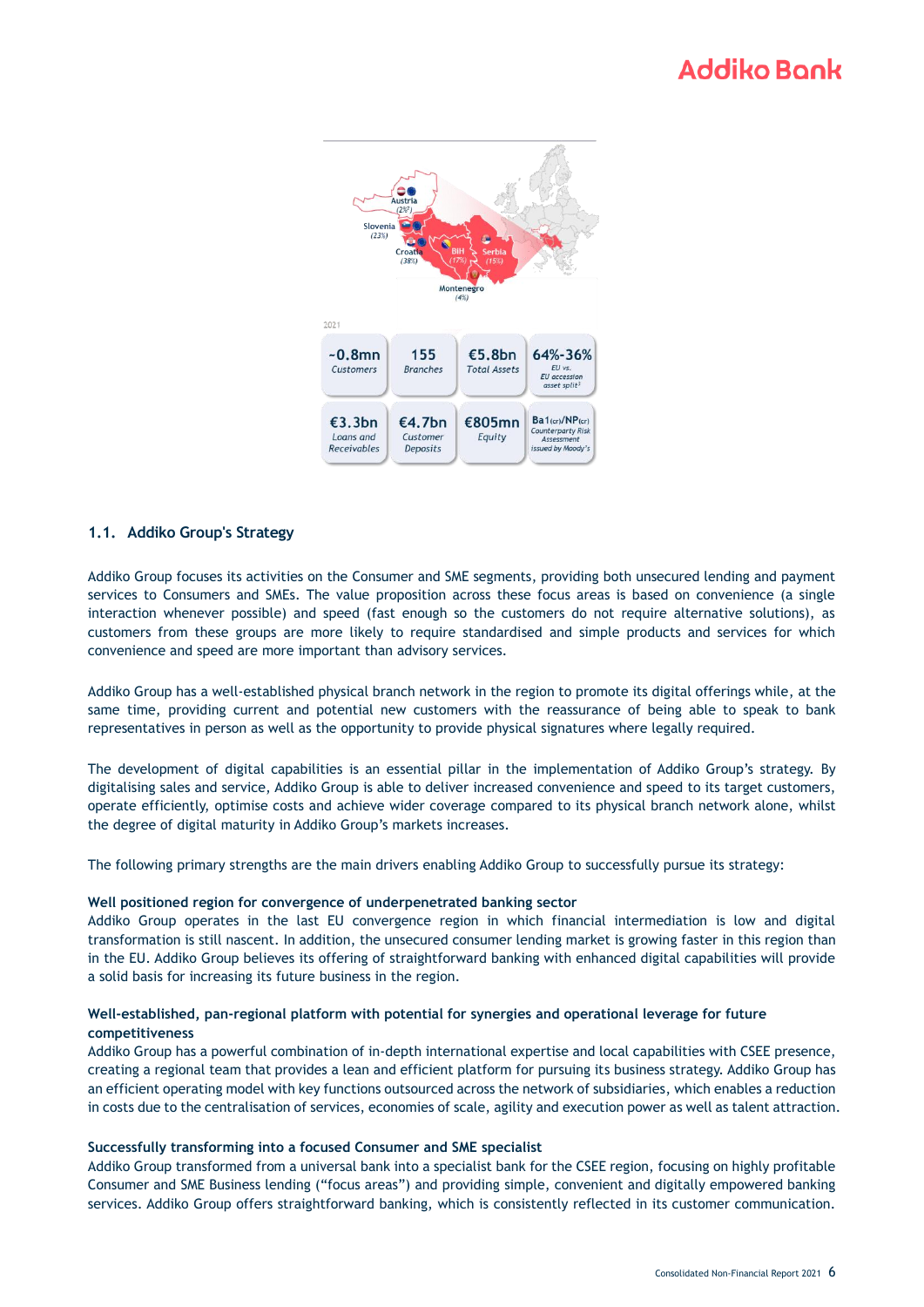Convenience and speed are among the most important factors for customers in the Consumer and SME Business segments. Addiko Group's specialisation in Consumer and SME lending is supported by prudent risk management of a solid, wellprovisioned portfolio from past business, which it can utilise in the framework of a managed run-down to finance its expansion into Consumer and SME Business.

#### **Unlocking opportunities in traditional markets with innovative digital solutions**

Addiko Group has placed the further development of digital banking at the core of its strategy. Addiko Group has implemented technological solutions that have already been thoroughly proven in more developed markets but are viewed as innovative in CSEE markets. Addiko Group believes that its focus on digital banking will help it to gain market share in its focus areas without having to expand its branch network.

#### **Solid balance sheet foundation enabling increases in profit**

Addiko Group has a solid and well-capitalised balance sheet that supports the expansion of its business in its focus areas of Consumer and SME lending. In relation to funding, risk parameters and capital base, Addiko Group operates with strong parameters, which provide it with the financial ability to pursue its strategy.



#### **Consumer and SME Approach of Addiko Group**

#### <span id="page-6-0"></span>**1.2. Addiko's Role in Society**

Addiko Group takes its responsibility towards society and its stakeholders seriously. It is actively engaged in Corporate Social Responsibility (CSR), constantly trying to make a contribution across its region of operation by supporting charity projects and initiatives by means of corporate volunteering and donations. Many of these activities are part of the 'Addiko Cares' initiative and are reflected in Addiko's corporate value system - in other words, this is Addiko's way of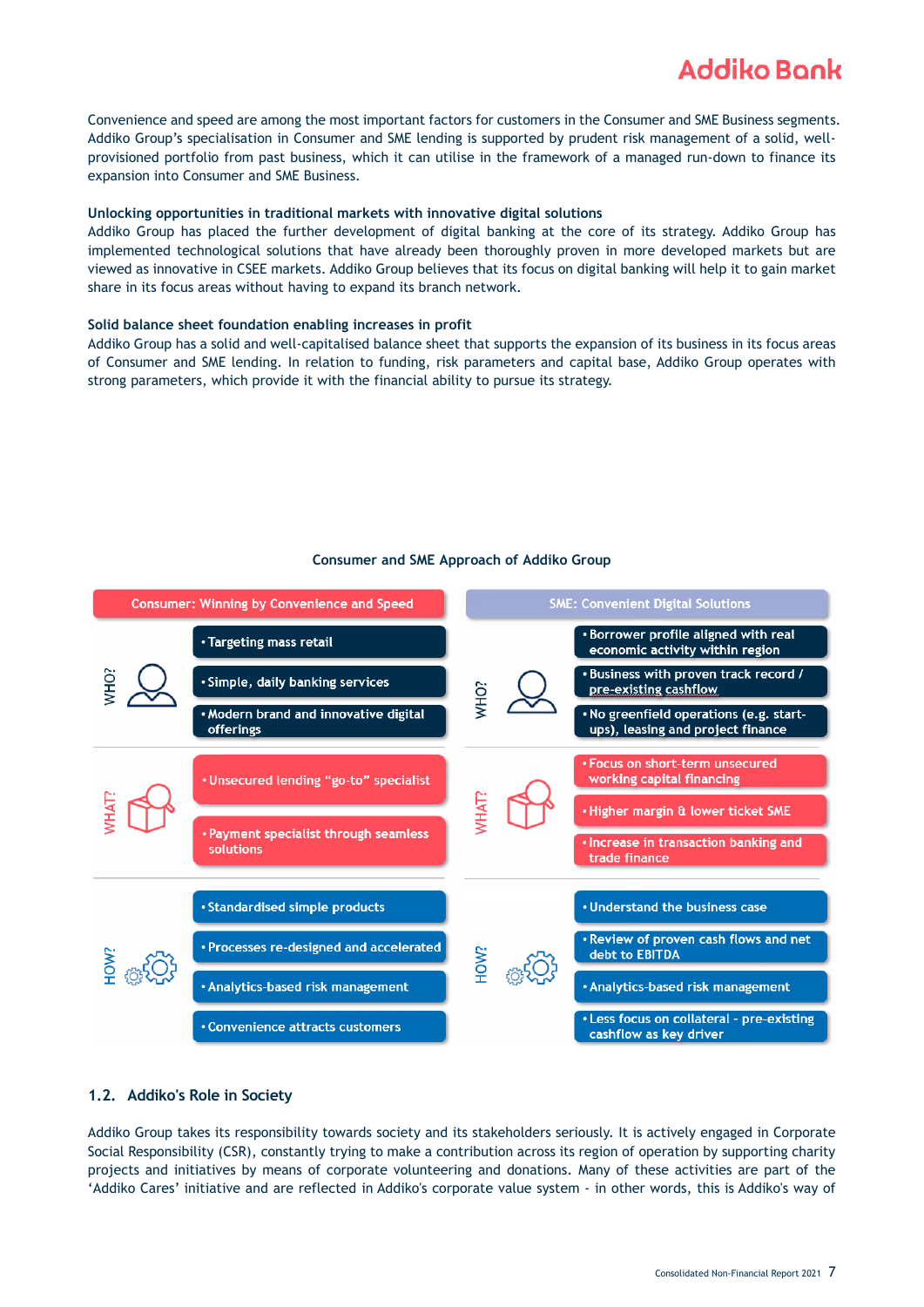giving back to the communities in which it lives, work and operate. In recent years, hundreds of employees have participated in CSR projects, dedicating their time and efforts to a good cause.

The Covid-19 pandemic is still affecting the world, and the region where the bank operates, with periodic waves occurring every several months. However, this does not seem to have any significant effect on the economy. People and enterprises have adapted to the new normality. Addiko Group continues to focus on evolving towards end-to-end services to provide its customers with pure digital loans and current accounts. Addiko Group also maintains its direction in supporting clients in their financial challenges as well as targeted support programmes.

### <span id="page-7-0"></span>**2. Our Clients**

#### <span id="page-7-1"></span>**2.1. Selling Practices & Product Labelling**

In line with its straightforward banking principle, Addiko Group pays special attention to transparent, direct, and clear communication, which is represented by its communication approach on all platforms.

The three principles of straightforward banking are: Focus on Essentials, Deliver on Efficiency and Communicate Simplicity. This means that Addiko Group provides its clients with an easier choice and convenient service while, at the same time, ensuring that Addiko Group is seen as a responsible lender. Such efforts have been recognised by independent authorities and rewarded with customer service certificates, such as the "Customers' Friend Certificate" awarded by the International Certification Association (ICERTIAS) to Addiko Bank a.d. Bosnia & Herzegovina (Banja Luka) as well as Addiko Bank d.d. Bosnia & Herzegovina (Sarajevo). Certificates were also granted to Addiko Bank d.d. Croatia and Addiko Bank d.d. Slovenia. Addiko Group representatives are also members of the national banking associations and, as such, are also closely involved in setting and implementing professional industry standards that are aligned with the highest ethical principles.

Addiko Group's dedication to being a responsible lender is particularly evident in its product design, as well as in its communication and advertisements, addressing product characteristics in a direct and transparent manner in complete alignment with sales and prudent risk management.

In product advertising, Addiko Group uses clear and direct messages along with representative examples to ensure full transparency and to provide customers with the information required for them to be able to make a conscious decision concerning their finances. Even more detailed information on products and services is always available on Addiko Group's websites.

Throughout the global crisis caused by the Covid-19 pandemic, Addiko Group has maintained the direction defined by its mission and strategy: to support clients in their financial challenges, giving them quick access to moratoria, support programmes and help to make informed decisions. Extra help is offered to clients who have lost their jobs by providing them with a practical and understandable manual on how to prepare for the online job application process. In a customer survey of 1865 moratoria users, 92% of them expressed satisfaction with the measures and 74% said that they would recommend Addiko Group to their friends and family.

Customers recognised Addiko Group's marketing efforts. In terms of brand consideration, customers are willing to consider Addiko Group as a bank they want to do business with, which has displayed stable growth over the years and is one of the main indicators of customer perception. Together with the fact that Addiko Group's brand awareness is showing desirable growth in all markets, this undisputedly illustrates Addiko Group's good image, which has been recognised for its straightforward advertising and encompasses the highest standards and values a responsible lender should have, and Addiko Group does have.

#### <span id="page-7-2"></span>**2.2. Access & Affordability of Products**

In order to ensure the broadest possible access to its products and services, Addiko Group is able to answer questions related to general financial needs by applying its "Focus on Essentials" approach. Addiko Group is fully compliant with local laws and regulations in terms of enabling access to people with disabilities. Moreover, besides fulfilling the legal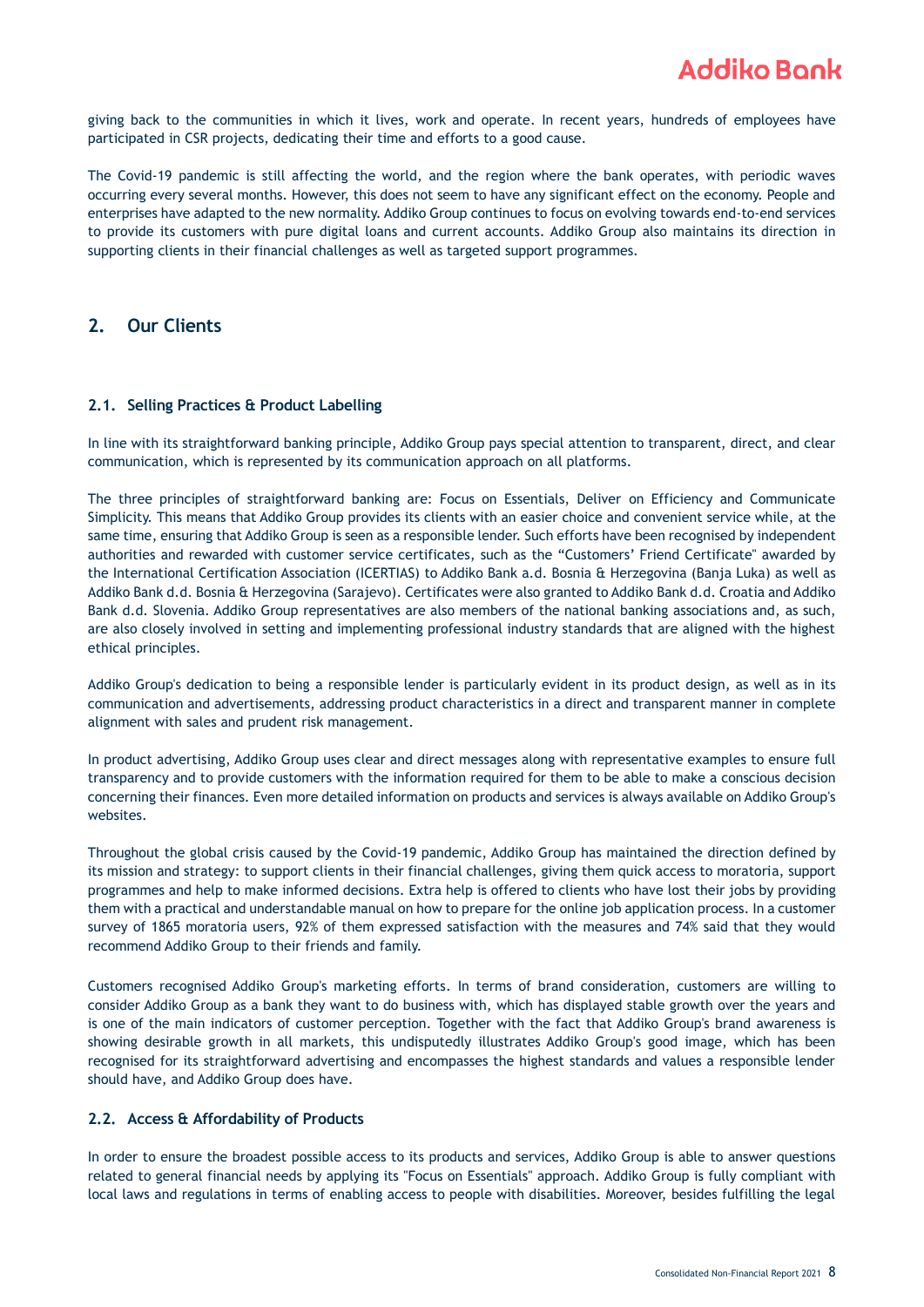requirements, Addiko Group is steadily improving its branches' access conditions for disabled persons (wheelchair ramps, etc.).

#### <span id="page-8-0"></span>**2.3. Consumer Business**

Addiko Group's retail customers are able to conduct digital banking transactions using Addiko Group's digital banking services. Non-customers can find out details and apply for Addiko Group's consumer products via specific Addiko Bank lending pages, which consist of interactive calculators, contact forms and a multichannel acquisition platform / chatbot that performs sales dialogues with a focus on the products provided in each particular market. Addiko has implemented chat banking and was one of the first banks in the region to include banking services on the messaging and voice platform Viber.

Addiko's contact centres play an essential role in providing services to customers, accelerating cross-selling activities, improving customer care programmes, and digital acquisition. Moreover, the ATM fleet, consisting of updated machines and new functionalities, ensures that ATMs are available in sufficient quantity.

Addiko Group primarily approaches its retail customers through branches and expects an increased contribution from digital and alternative touchpoints (such as express facilities with more self-service multi-functional machines, virtual branches, teams of skilled sellers present at the customers' work premises), digital channels and partnerships with third parties over the coming years.

Throughout the Covid-19 pandemic, Addiko Group strengthened its remote capabilities, offering its customers a wide variety of possibilities to get in contact. Both online and telephone assistance are offered so that customers can easily manage their daily banking business, acquire new products, and block or replace cards.

The capacity of Addiko's contact centres was enlarged and new functionalities were introduced to facilitate better communication with customers, including video functionalities, IVR chat and branch appointment.

Addiko Bank@Work continued to be an important pillar of Addiko Group's business strategy, delivering on the convenience promise Addiko Group makes to its customers through its proactive approach. With respect to daily banking, Addiko Group aims to differentiate itself from the competition through superior online and mobile banking services, innovative banking channels, and innovative ways of helping customers manage their daily financial needs, for instance by giving them the ability to utilise various types of payment methods.

Capitalising on its end-to-end virtual branch banking solution launched in Croatia in 2019, Addiko Bank in previous years launched a new release of this app in order to enhance the customer experience and started developing the same concept at Addiko Bank Slovenia (ABS) as well.

In addition to mLoan launched in Serbia in 2019, through which existing Addiko Bank customers can apply for and obtain a new loan, Addiko Bank a.d. Serbia launched a similar end-to-end solution for opening current accounts and made the end-to-end loan experience available for all Serbian consumers in 2021 through its mobile banking app.

Since Q4 2020, the mLoan solution has also been available for Addiko Bank customers in Addiko Bank's entities in Montenegro (Addiko Bank a.d. Montenegro) and Bosnia (Addiko Bank a.d. Banja Luka and Addiko Bank d.d. Sarajevo). To support modern customer service, Addiko Group entirely re-launched new internet and mobile banking concepts, based on the latest standards of user interface and user experience. Solutions such as photo pay and the introduction of chat services are examples of how Addiko Group is committed to continuously introducing improved service standards.

Addiko Group particularly focuses on selling standardised products (unsecured loans and account packages) via digital channels, in line with specific restrictions/limitations in the individual markets. Products are accessible digitally, allowing simulations where appropriate, end-to-end sales where legally possible, and lead generation.

A state-of-the-art loan application processing system combined with a credit decision engine, which had already been rolled out at Addiko Bank entities in Serbia, Bosnia & Herzegovina and Montenegro, was as well implemented in Croatia and Slovenia. Content delivery through social media, support of regular digital communication, the implementation of features such as chat pay via Viber, a chatbot, and branch designs compatible with the digital age – all of these features contribute to the strengthening of the digital dimension of Addiko Group's brand, customers' accessibility and convenience. Addiko Group continued to have a creative marketing approach in all of the markets it covers by organising so-called Red Days, presenting consumers with exciting promotional offers mainly for consumer loans. During the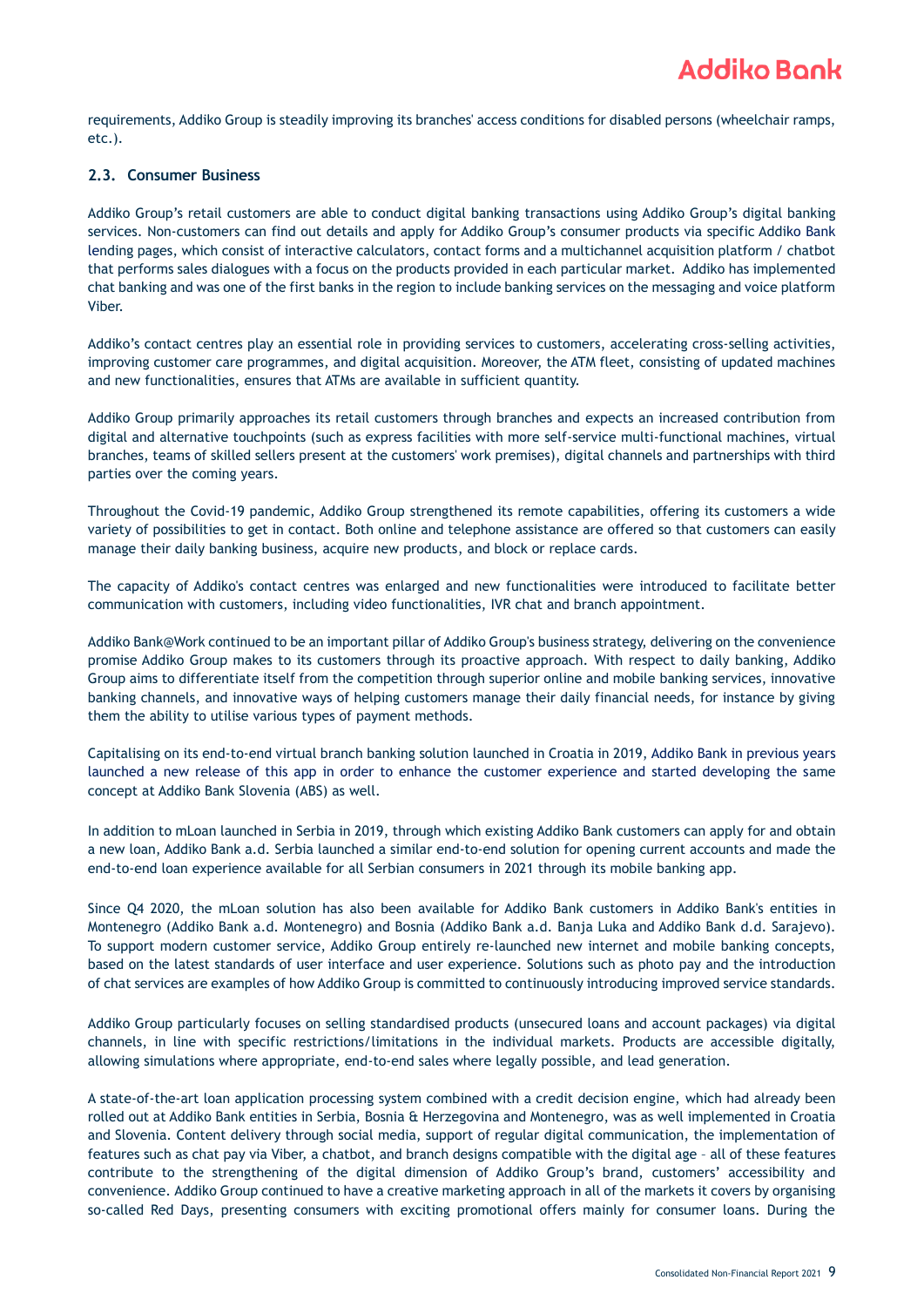promotional period, consumers can apply for loans with up to 50% discount on the interest rate, may get the first installment back in their current accounts, or have the chance to win a car.

#### <span id="page-9-0"></span>**2.4. SME and Corporate Business**

In its corporate segment, Addiko Group's SME customers have their own relationship managers. Relationship managers are located in SME business centres across Addiko Group's countries of operation. The role of the relationship managers is not only to sell banking products, but also to serve as trusted financial advisors to their respective customers. Addiko Bank branches located in SME business centres offer a full range of products to walk-in customers, while all other Addiko Bank branches provide basic account keeping services to all SME customers. SME relationship managers actively contact their current and prospective customers.

In 2018, Addiko Bank entities in Serbia and Slovenia started selling working capital loans and trade finance products via a digital platform, allowing corporate customers to either apply for such products in one of Addiko Bank's SME centres or via a relationship manager equipped with an iPad visiting the customer on-site. Customers are then served within a streamlined digital process resulting in an effective credit decision.

In 2019, Addiko developed the same functionality for SME customers in Croatia, followed by Montenegro and Bosnia & Herzegovina in third quarter of 2020. In parallel, Addiko Group is working on the introduction of further products and product categories to its digital channels.

In 2019, Addiko completed the unification of the e-banking experience across all of its countries of operation. In this respect, Addiko recently introduced a completely revamped e-banking platform for corporate customers in Slovenia and Montenegro (2019) as well as Croatia, Bosnia & Herzegovina and Serbia (2018).

The new e-banking platform was developed in cooperation with key customers and focuses heavily on convenience and user experience, especially regarding transactional banking. Moreover, it provides the technical foundation for moving the e-banking distribution channel increasingly away from a pure information gathering channel towards a self-service channel offering digital product applications initiated by the customer.

### <span id="page-9-1"></span>**3. Our People and Principles**

#### <span id="page-9-2"></span>**3.1. Addiko Group's People Strategy – mission and vision**

At Addiko Group, we believe that employee success is focused on Accountability, Collaboration and Execution. As our business strategy develops, fundamental principles of our identity remain unchanged - integrity and performance delivery. The consistent focus on transformation is an organizational strength through which Addiko employees demonstrate high organizational agility. This explains the cohesive, collaborative business teams who continually innovate and adapt.

The role of Human Resources (HR) is to elevate People Management, supporting the business to deliver the Bank's unique Business Strategy through its employees. In 2021, dedicated HR teams worked with the Business to shape the COVIDimpacted Workplace and re-connect employees. Key PEOPLE process such as engaging, hiring, development, talent and performance management were thoroughly revised setting Addiko's Culture Road Map. It will enable culture-fitting employees to achieve profitable business growth whilst adhering to the rules of sound corporate governance.

As Non-Typical and Non-Conventional Bankers, our employees are the building blocks of our bank, defining the skills, culture code and success of the Bank. Retaining and engaging qualified staff while attracting new talent is an enabler to the Bank's successful business transformation.

Year end 2021 saw the completion of the three-year D&I Scorecard and Action Plan through which principles of Diversity and Inclusion were strengthened across the Group. The 3-year targets to increase gender diversity were achieved, promoting Women to Board positions at the Management and Supervisory level and introducing significant changes to recruitment, remuneration and talent management policies and process.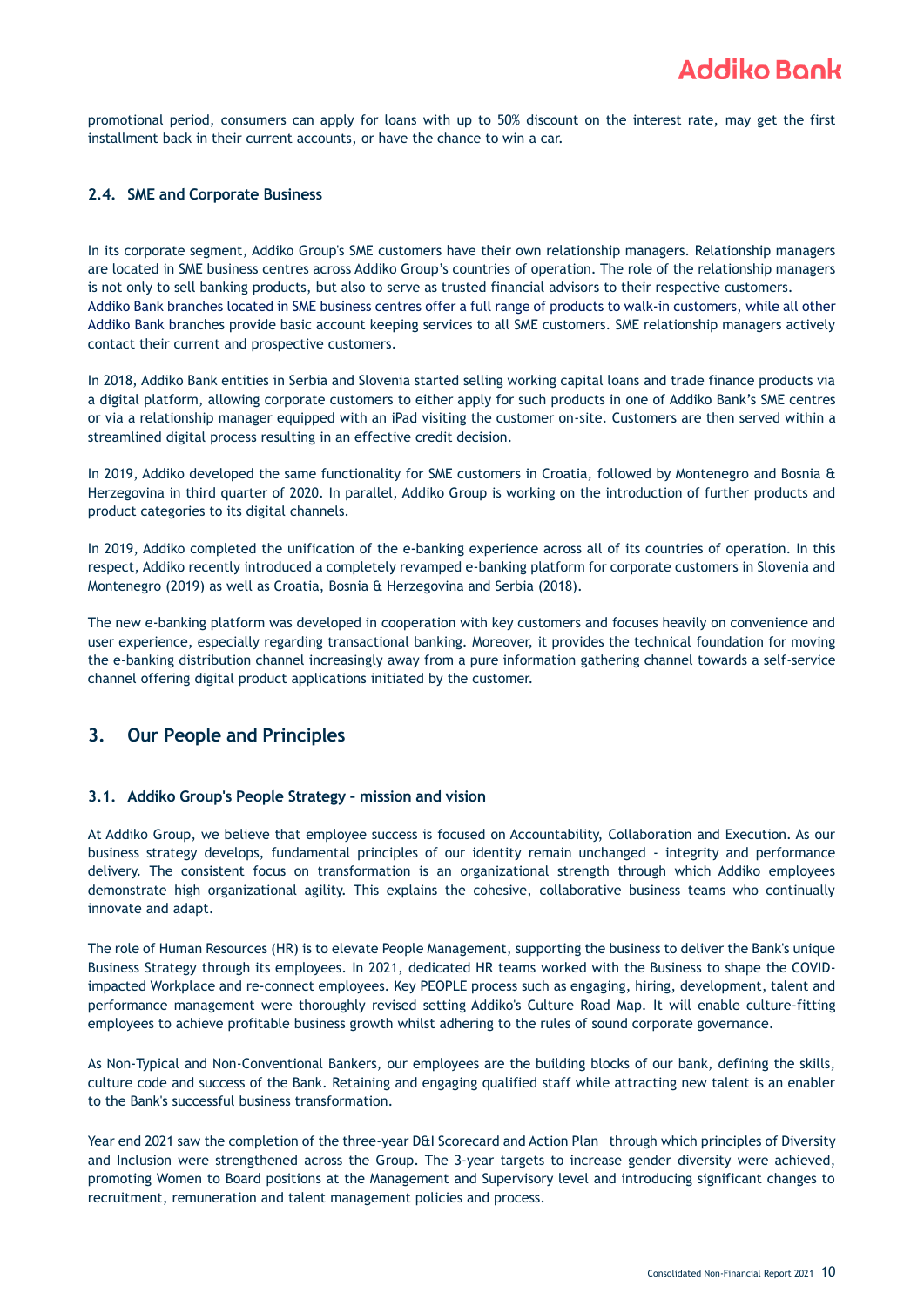Addiko Bank has consistently and systematically strengthened Talent management and succession. Annually leadership development and 'People Forum' talent discussions identify and develop future leaders and expert talent. Proof of the collaborative learning culture can be demonstrated through the Addiko Mentoring program. In 2021, Mentoring with Purpose resulted in over 120 mentoring partnerships across Addiko Group. Seventy percent of participants were women and over 90% of Board Members were Mentors.

#### <span id="page-10-0"></span>**3.1.1. Number of Employees**

At the end of 2021, a total of 2,702 employees were employed at Addiko Bank.

The majority of Addiko Bank's employees have full-time, permanent employment contracts.

#### **Overview of headcount, Type of Contract and Working Time YE 2021**

| <b>EoY 2021</b>                             | <b>Gender distribution</b> |                            |                          |       | <b>Type of contract</b>    |                  | <b>Working time</b> |  |
|---------------------------------------------|----------------------------|----------------------------|--------------------------|-------|----------------------------|------------------|---------------------|--|
| (Gender, Type of contract,<br>Working time) | <b>TOTAL</b>               | <b>FEMALE</b><br>Headcount | <b>MALE</b><br>Headcount |       | <b>PERMANENT TEMPORARY</b> | <b>FULL TIME</b> | <b>PART TIME</b>    |  |
| <b>ADDIKO GROUP TOTAL-</b>                  | 100%                       | 70.6%                      | 29.4%                    | 93.9% | 6.1%                       | 98.0%            | 2.0%                |  |
|                                             | 2,702                      | 1,907                      | 795                      | 2,538 | 164                        | 2,649            | 53                  |  |
| Addiko Bank AG Vienna                       | 129                        | 49                         | 80                       | 124   | 5                          | 114              | 15                  |  |
| Addiko Bank d.d. Zagreb                     | 846                        | 610                        | 236                      | 816   | 30                         | 844              |                     |  |
| Addiko Bank d.d. Ljubljana                  | 321                        | 199                        | 122                      | 310   | 11                         | 315              | 6                   |  |
| Addiko Bank d.d., Sarajevo                  | 343                        | 269                        | 74                       | 305   | 38                         | 343              | 0                   |  |
| Addiko Bank a.d., Banja Luka                | 351                        | 274                        | 77                       | 325   | 26                         | 351              | 0                   |  |
| Addiko Bank a.d. Beograd                    | <b>546</b>                 | 390                        | 156                      | 504   | 42                         | 517              | 29                  |  |
| Addiko Bank a.d. Podgorica                  | 166I                       | 116                        | 50                       | 154   | 12                         | 165              |                     |  |

#### <span id="page-10-1"></span>**3.1.2. Age Structure and Seniority at Addiko Bank**

The average overall age of Addiko Bank's employees is 39.7 years of age and Addiko Bank's employees are getting younger. The average age in 2020 was 40.9 years. Also, there is an increasing number of "Generation Z" employees (+1.8 compared to 2020 and +2.8% compared to 2019).

**Overview of Age Distribution as of YE 2021**



The average seniority at Addiko Bank is 9.0 years. More than 11% of employees have less than 1 year of seniority within Addiko Group and more than 38% have less than 5 years of seniority in Addiko Group.

**Overview of Seniority distribution as of YE 2021**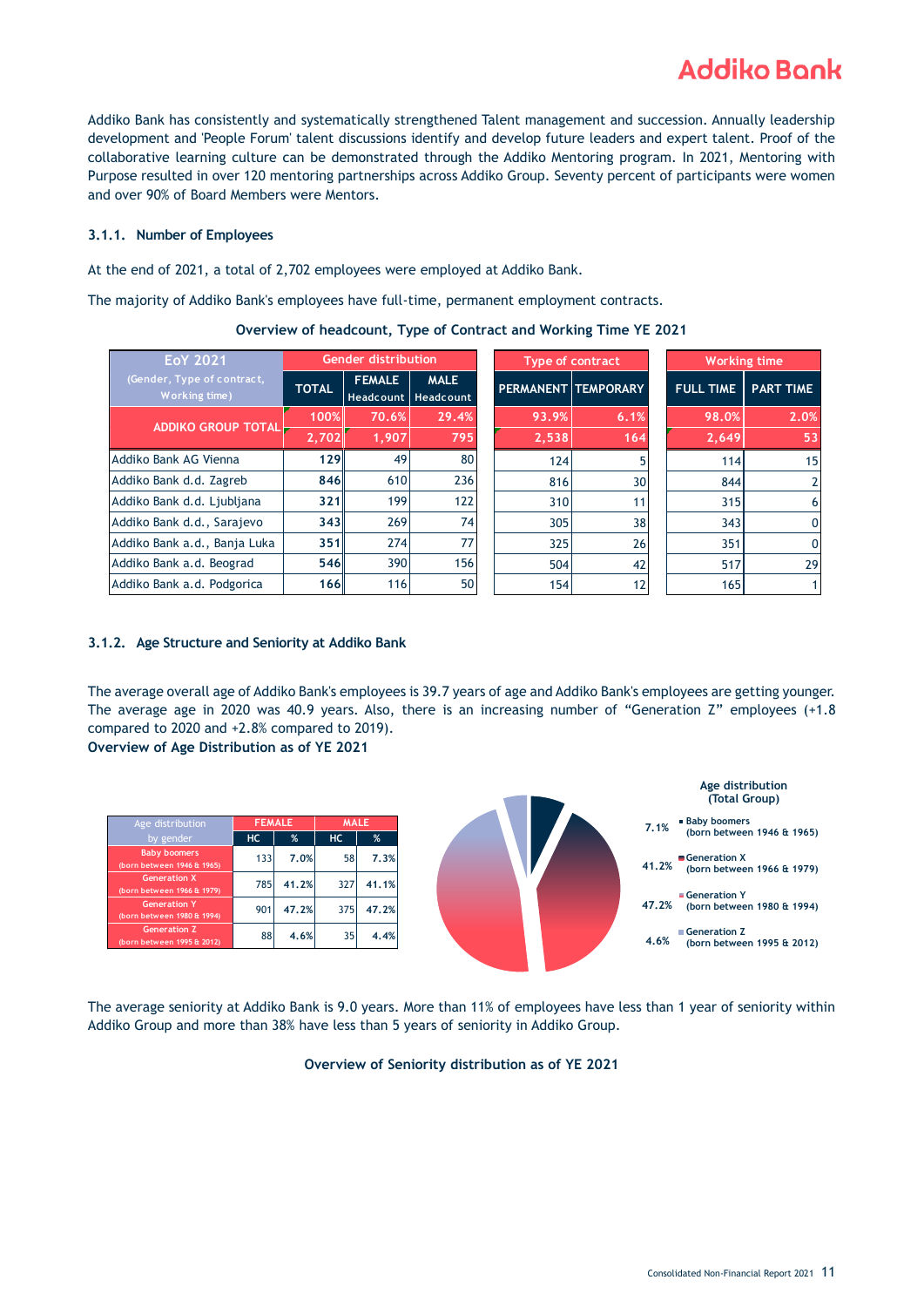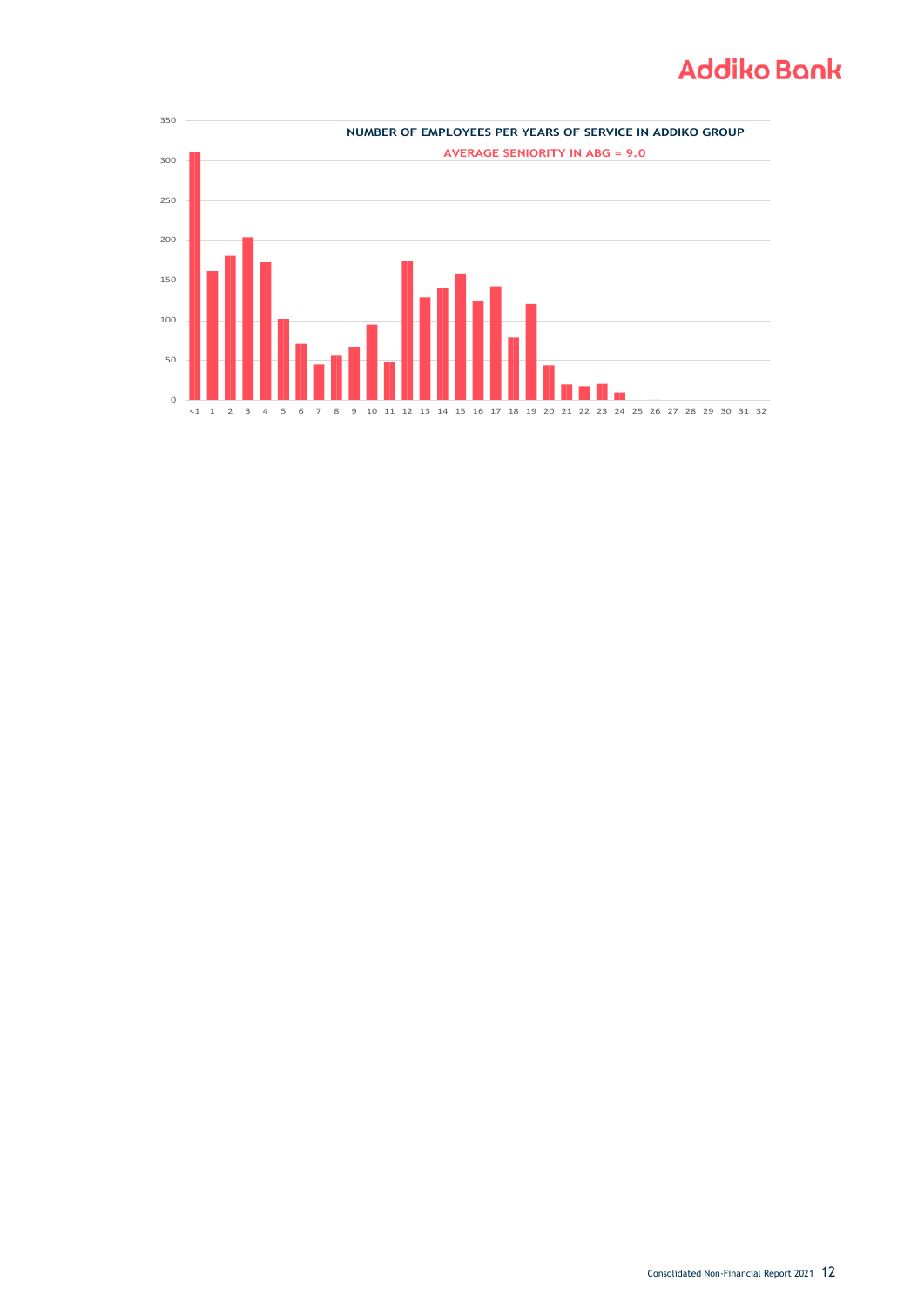#### <span id="page-12-0"></span>**3.1.3. Educational Level**

The education level across Addiko Bank shows that more than 63% of employees are educated with a bachelor's degree or higher. The statistics show differences in educational level, whereby approximately 60% of female employees and around 70% of male employees have academic degrees.



#### **Formal Educational Level at YE 2021**

#### <span id="page-12-1"></span>**3.1.4. Inactive employees**

At the end of 2021, the overall total percentage of inactive employees at Addiko Bank was 7.0% of the total headcount, with maternity / paternity leave as the major reason.



#### **Activity and Reason for Inactivity at YE 2021**

Of all employees across Addiko Bank, 8.2% were on maternity / paternity leave (239 employees), of whom 230 were female and 9 were male employees.

#### <span id="page-12-2"></span>**3.1.5. Headcount Development**

As of 31 December 2021, 2,702 employees were employed at Addiko Bank, equalling 145 less than the end of 2020.

**Addiko Bank headcount development YE 2018 – YE 2021**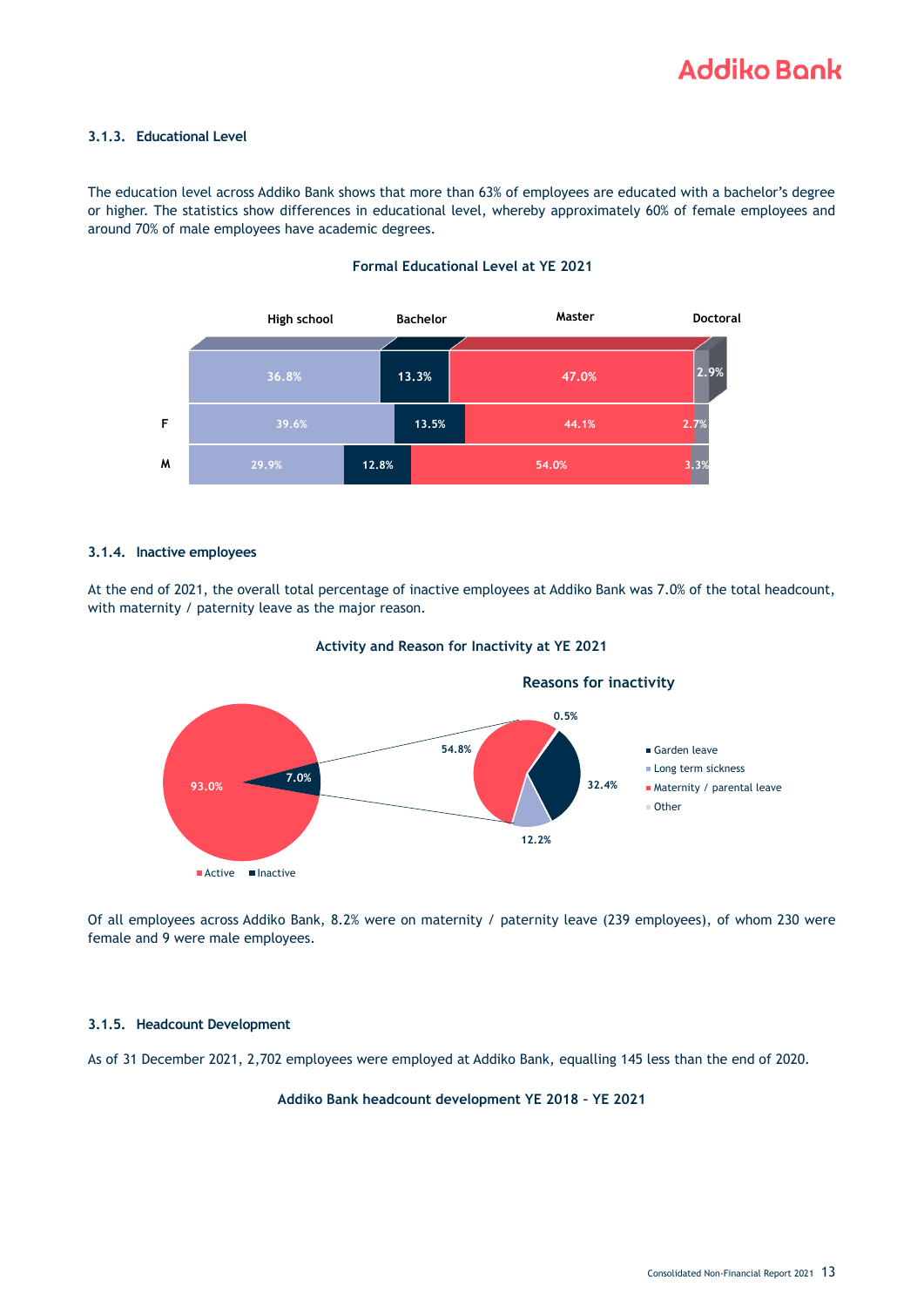



In 2021, turnover has increased in comparison to the previous year. This was made evident by measuring total employee turnover and turnover initiated by employees.



#### **Turnover in 2019, 2020 & 2021**

#### <span id="page-13-0"></span>**3.1.6. Employee Health & Safety**

Taking the learnings from 2020, health and safety of Addiko employees remained a priority in 2021. Travel and meeting restrictions remained in place for the larger part of the year. Home office was a norm. Each Bank put forward guidelines that managed flexibility, encouraging employees to safely return to the office when local COVID-19 restrictions allowed. Several employee events were organized including Family Day, Oktoberfest, leadership forums, employee workplace vaccinations and small team events in an effort to reconnect employees.

One third of Addiko Bank employees continued to work in the offices and branches due to the nature of their jobs. Social distancing, behaviour guidelines and increased office hygiene measures have become the standard across Addiko Bank offices and branches. Branch networks quickly adapted to the availability of staff and working hours to ensure business continuity during the local COVID-19 pandemic outbreaks throughout 2021. All branches are equipped with physical distancing measures, including plexiglass screens and sanitary measures for staff and clients. Social distancing measures are in place in each branch to control the number of clients and employees per square metre. Clients are required to wear masks when entering Addiko branches while staff must wear masks and are spaciously positioned. Due to strict safety measures, no infection clusters were identified in branches or in offices during 2021.

Benefits (in kind) are provided as a means to stimulate well-being and to support work-life balance. The benefits include flexible working time, study leave, parental leave, days off for specific life events (marriage, death, birth of child, moving) as well as days off on the first day of school for employees who have children. Although the benefits vary across Addiko Group, Addiko is committed to actively supporting employees to identify and manage health risks. Health promotion activities including promoting healthy-active life-styles, encouraging vacation usage and providing information about stress prevention, well-being and health promotion. On the topic of health and healthcare benefits, Addiko Bank AG provides employees with accident insurance and pays half of the premium for additional private health insurance. In most of Addiko Bank's entities, the employer pays for additional private healthcare checks.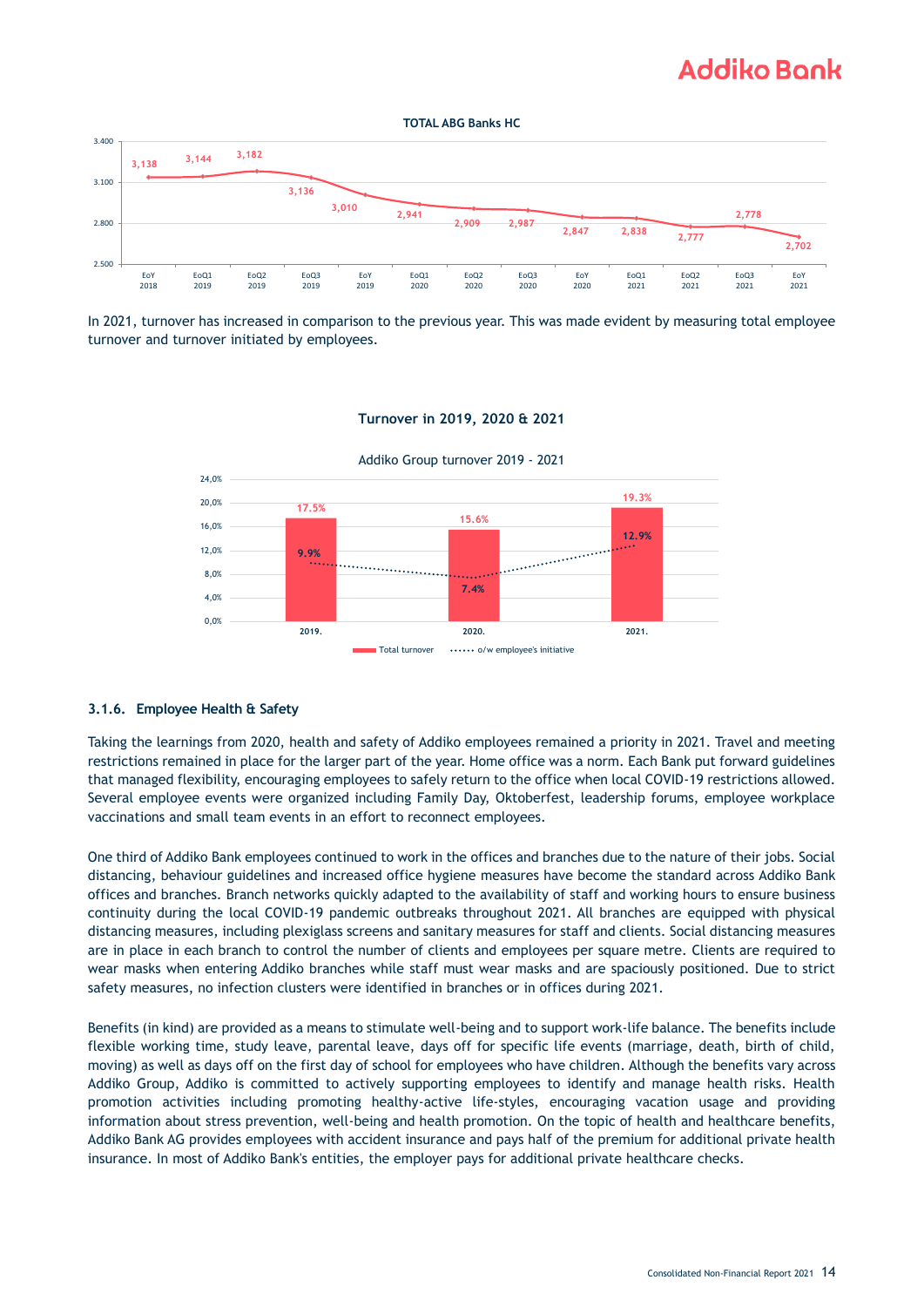As shown in the ABG sick leave overview, the statistics indicate a relatively stable total amount of sick leaves in previous three years, despite the challenges caused by the COVID-19 pandemic. This is the direct result of the numerous measures implemented to protect employee health and safety.

| ABG Sick leaves 2019, 2020 & 2021<br>(without Maternity / Paternity leaves) | 2019.   | 2020.           | 2021.   |
|-----------------------------------------------------------------------------|---------|-----------------|---------|
| <b>TOTAL hours of Sick leaves</b>                                           |         | 198,105 177,909 | 178,000 |
| <b>TOTAL Sick leaves %</b> (vs. total working hours)                        | 3.3%    | 3.2%            | 3.3%    |
| o/w FEMALE hours of Sick leaves                                             | 161,492 | 150,453         | 146,177 |
| FEMALE Sick leaves % (vs. total working hours)                              | 3.9%    | 3.9%            | 3.9%    |
| o/w MALE hours of Sick leaves                                               | 36,613  | 27,455          | 31,823  |
| MALE Sick leaves % (vs. total working hours)                                | 2.0%    | 1.6%            | 1.9%    |

#### **AGB sick leave overview 2019, 2020 & 2021**

Out of 3.3% of absences due to sick leave in 2021, only 0.05% were related to workplace accidents. During 2021 only 1 female employee went on sick leave due to an accident at work, whereby the accident occurred on the journey to work.

#### <span id="page-14-0"></span>**3.1.7. Diversity and Equal Opportunities**

Addiko Bank is committed to establishing a diverse and inclusive workforce irrespective of gender, race, nationality, religion, national origin, ethnicity, LGBTIQ sexual orientation, age, colour, marital status and parental status.

The principles of diversity and inclusion are embedded in the Bank's corporate culture and can be seen in a way in which selection, recruitment, development, financial equity, talent discussions and internal promotion are conducted.

The Bank as adopted a new set of 3-year Diversity and Inclusion targets which will be in focus of 2022-2024. The aim remains to strengthen and continue to implement workplace benefits and practices that will leverage inclusive and diverse, internal and external talent, ensure financial equality, provide 'non typical' career opportunities and promote flexible working arrangements for employees.

In 2021 no incidents of discrimination were identified.



#### **Diversity and Equal Opportunity YE 2021**

Throughout most of 2021, the number of women in the Supervisory Board of Addiko Bank AG was 33% however due to resignations and related organizational changes, female representation in Addiko Bank AG's Supervisory Board has temporarily returned to 25% effective December 31, 2021. The talent pool for female representatives is an area of specific focus where the addition or departure of a single female board member can have a seemingly significant impact on the statistical representation.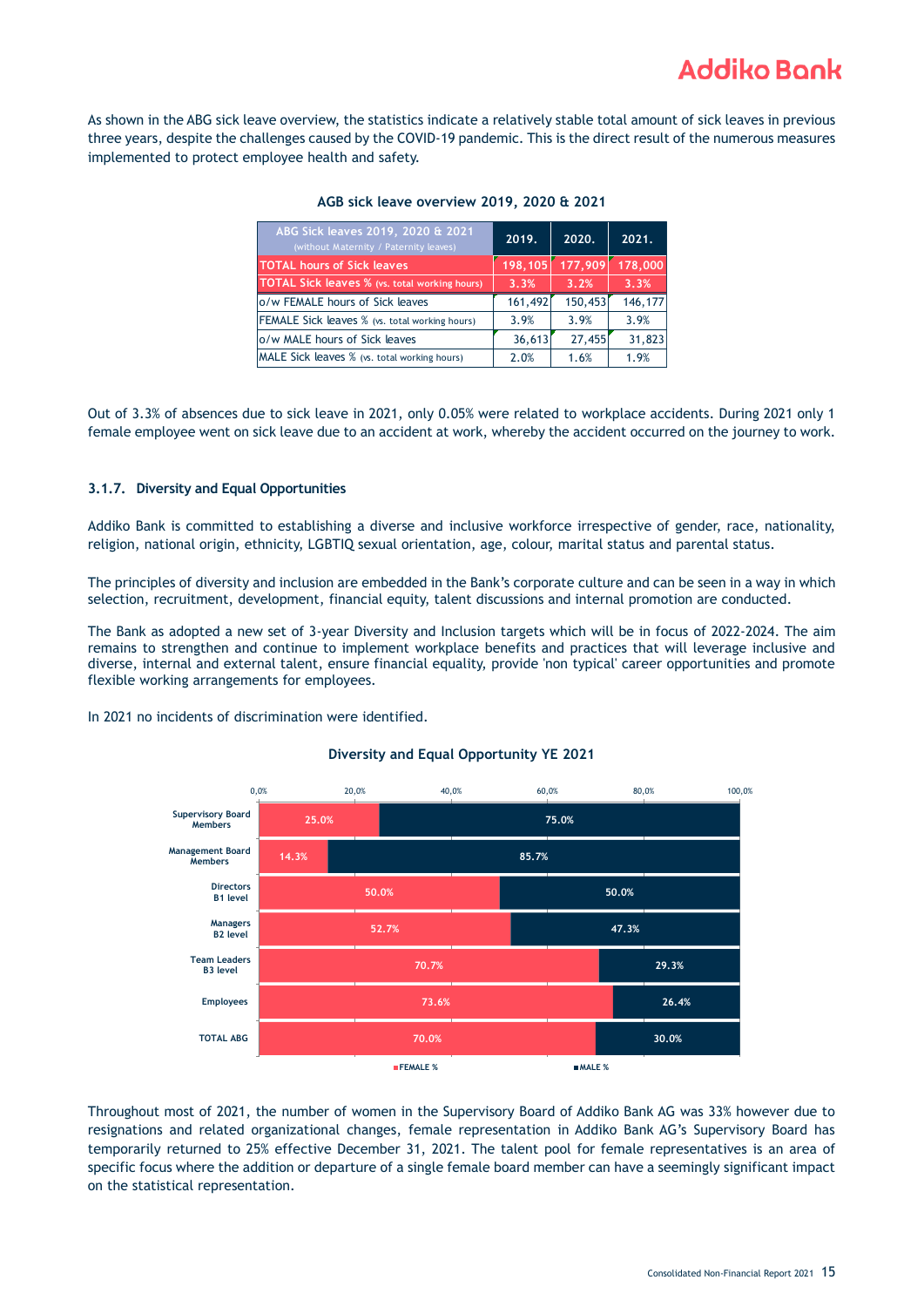Closing the 3 – year Diversity and Inclusion Plan in 2021, Addiko can proudly confirm that over 90% of the measures that were outlined in the 3- year D&I Plan were achieved as well as achieving 33% female representation for most of 2021. There are up to five new female candidates in the process of regulatory approval who will be entering Addiko Bank Supervisory Board positions in 2022.

In addition, there are four successful programs that have been introduced in 2021 with the aim to build bench strength through which more women are expected to be promoted to Management and Supervisory Board positions in the future.

#### 1) Recognition & Awards:

Addiko Bank Croatia and Addiko Bank Serbia each achieved the EU-supported prestigious 'Mamforce' top employer recognition, an award given to companies who actively promote and implement diversity and inclusion in their workplace practices. The award is given only after an in-depth audit of the Company's metrics, policies, and practices. The award confirms that the organization is actively committed to achieving measurable Diversity targets by Year End 2024. The audit is repeated annually to ensure diversity & inclusion is improved year on year.

Addiko Slovenia was awarded by the Managers' association of Slovenia as a company that supports diversity and inclusion through the Include.All award.

#### 2) Addiko and the Community

Numerous initiatives have been launched with the aim to support a diverse and inclusive workplace and to support community awareness on the topic. In line with that:

- Addiko Bank Sarajevo partnered with Deloitte to launch The Women's Mentoring Program through which 50 women could apply and be mentored by 50 well known female role models in Bosnia and Herzegovina. The mentoring program included seminars, guest speakers, networking opportunities as well as mentoring programs focused upon female leadership and development.
- Addiko Bank Croatia sponsored and participated in the regional conference 'Adria Women in Banking' providing guest speakers who shared their experiences and learnings
- Addiko Bank Serbia joined UN's global initiative Women's Empowerment Principles that promotes inclusion and equal rights for women. The Bank has also raised awareness on diversity and inclusion topics in the workplace, celebrating International Women's Day and organizing projects through which inclusion of people with disabilities has been increased.

#### 3)Addiko Mentoring Program

- The successful implementation of the Addiko Mentoring program in which 90% of Addiko Bank's board members are mentoring future leaders. Over 70% of mentoring participants are females with over 120 mentoring partnerships completed or in place by YE 2021.
- 4) Succession Pool Development
	- Group level succession planning of Supervisory Boards with specific focus on recruiting female representatives across Supervisory Boards in the subsidiaries. In order to increase the percentage of female representatives in the managing bodies, close focus is placed on identifying qualified internal and external candidates that match our diversity strategy.
	- •
	- The Addiko Senior Leadership Development Center was developed and launched in three of Addiko's countries in 2021. The program has identified future succession pools and talents. This will be continued in 2022 ensuring gender-balanced talent succession.
	- •
	- All vacancies for managerial and leadership positions aim to include equal gender representation. Supervisory Board membership across the Group reflects the wide aspects of diversity and inclusion regarding gender, age structure and nationality. Further consistent attention will be required to achieve the new 2022-2024 D&I targets building on strong foundations that have been put in place.

#### <span id="page-15-0"></span>**3.1.8. Recruitment**

The selection and recruitment of employees is based on clearly defined business needs. Addiko Bank creates an environment that enables the employment of candidates with different backgrounds, experiences and perspectives in order to achieve the best results without limitations.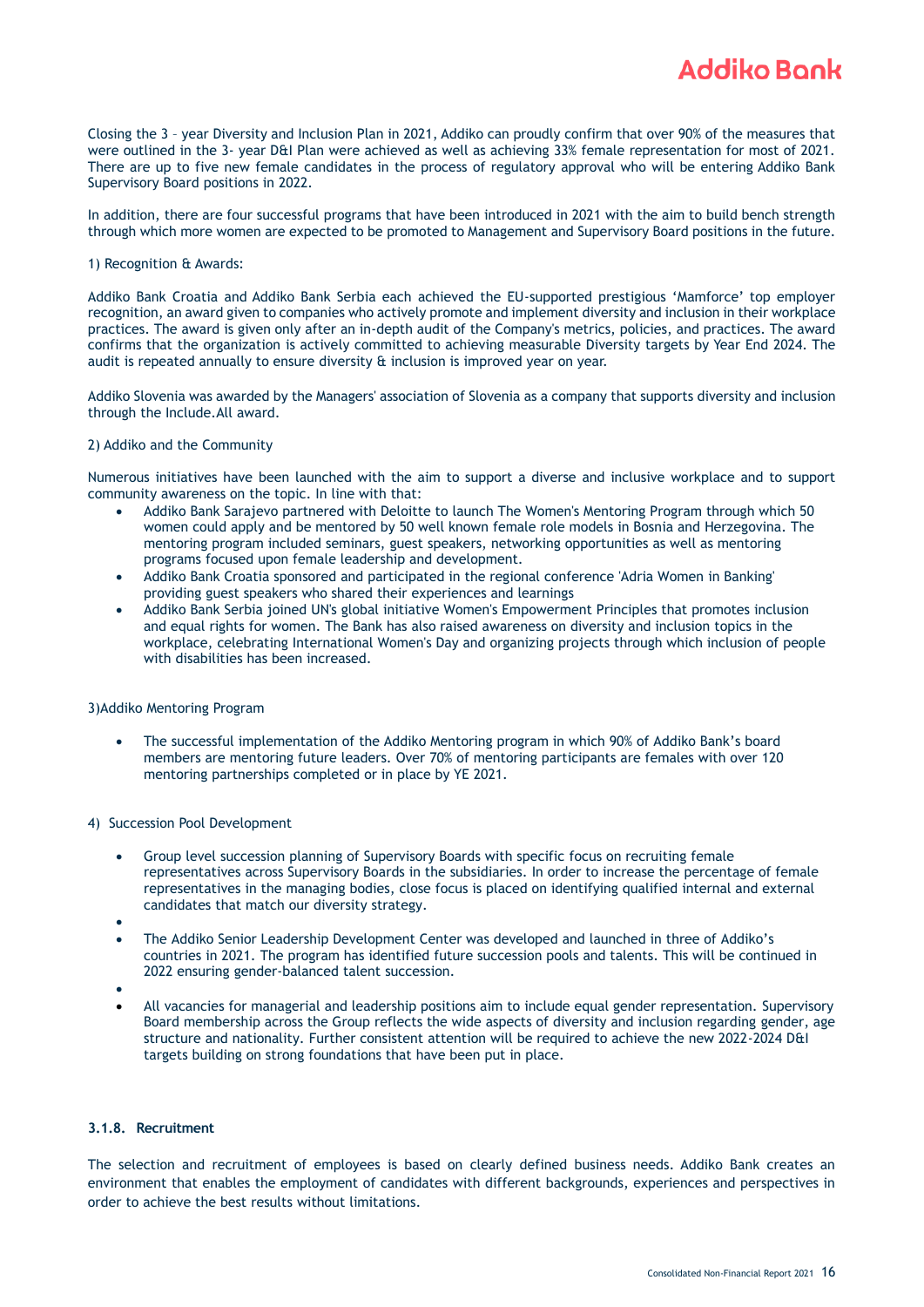For key functions, an assessment of the applicant's ability and suitability (fit & proper) is also carried out in line with EU and local regulatory guidelines. Priority is given to internal placements and promotions. The focus is on identifying talent. The internal fill rate for managerial roles is 77%, and over 65% of all vacant positions are internally filled.

#### <span id="page-16-0"></span>**3.1.9. Learning and Personal Growth**

There are many on-the-job, in-class and digital learning and development opportunities available to Addiko Bank's employees over the course of their careers. Addiko Bank encourages employees to apply for jobs internally and supports cross-departmental transfers. Participation in transformation and group projects also enhances career experiences.

Addiko Bank believes in:

- life-long learning and a 'can do' attitude;
- the 10-20-70 development rule -10% in class training, 20% mentoring and feedback, and 70% on the job development;
- every employee taking ownership and proactively managing their career.

Virtual learning zones are created for employees to encourage micro learning. Addiko Bank´s Intranet is one of the main sources of leadership development materials. Interactive business lectures are also organised in the form of master classes with guest speakers. Individual development is especially emphasised for those in key roles as well as for other identified staff.

Addiko Bank launched the Addiko Bank Academy in 2016, which offers leadership, banking, risk management, sales and compliance training opportunities. Addiko Bank´s focus is to ensure effective leadership skills, regulatory compliance, strengthened competencies for dealing with customers, the establishment of data analytic competencies and to highlight the prudent risk approach through eLearning as well as other internal and external training opportunities. New board members are provided with extensive internal and external onboarding support to help them integrate into the Culture and Ways of Working at Addiko Bank. Along with senior managers, all members of Addiko Bank's Management Boards are taken through a 360° feedback process in their professional development. In addition, professional development and coaching opportunities are consistently offered, ensuring effective employee competencies, skills and capabilities.

#### <span id="page-16-1"></span>**3.1.10. Performance Culture**

Addiko Bank promotes a performance and feedback culture. Managers are annually trained to provide constructive and engagement feedback related to business performance and professional growth. The annual performance cycle conducted from January through March of each year, provides a systematic platform for performance evaluation and target setting for the year to come. The performance management system at Addiko Bank is recognised as a key process for all employees. Over 95% of employees surveyed in 2021 said they received regular performance or career reviews in 2021. The cultural transformation of Addiko Group links performance management and rewards by balancing quantitative and qualitative aspects. Sales incentive schemes comprise of both sales-drive key performance indicators and team driven, customer satisfaction indicators, balancing the drive for business targets with purpose-drive, collaborative behaviours that reflect the Corporate Culture.

#### <span id="page-16-2"></span>**3.1.11. Remuneration**

The remuneration strategy rewards performance and contribution in an appropriate mix of fixed and variable remuneration. This is market based, preventing Addiko Bank from taking excessive risk, while rewarding sustainability and long-term results.

The remuneration policy is governed by the provisions of the applicable legislation, guidelines of the European Banking Authority (EBA), the decisions defined by each local national bank, and EU directives on capital requirements. These regulations set out criteria and conditions for the payment of variable compensation to managerial staff and employees.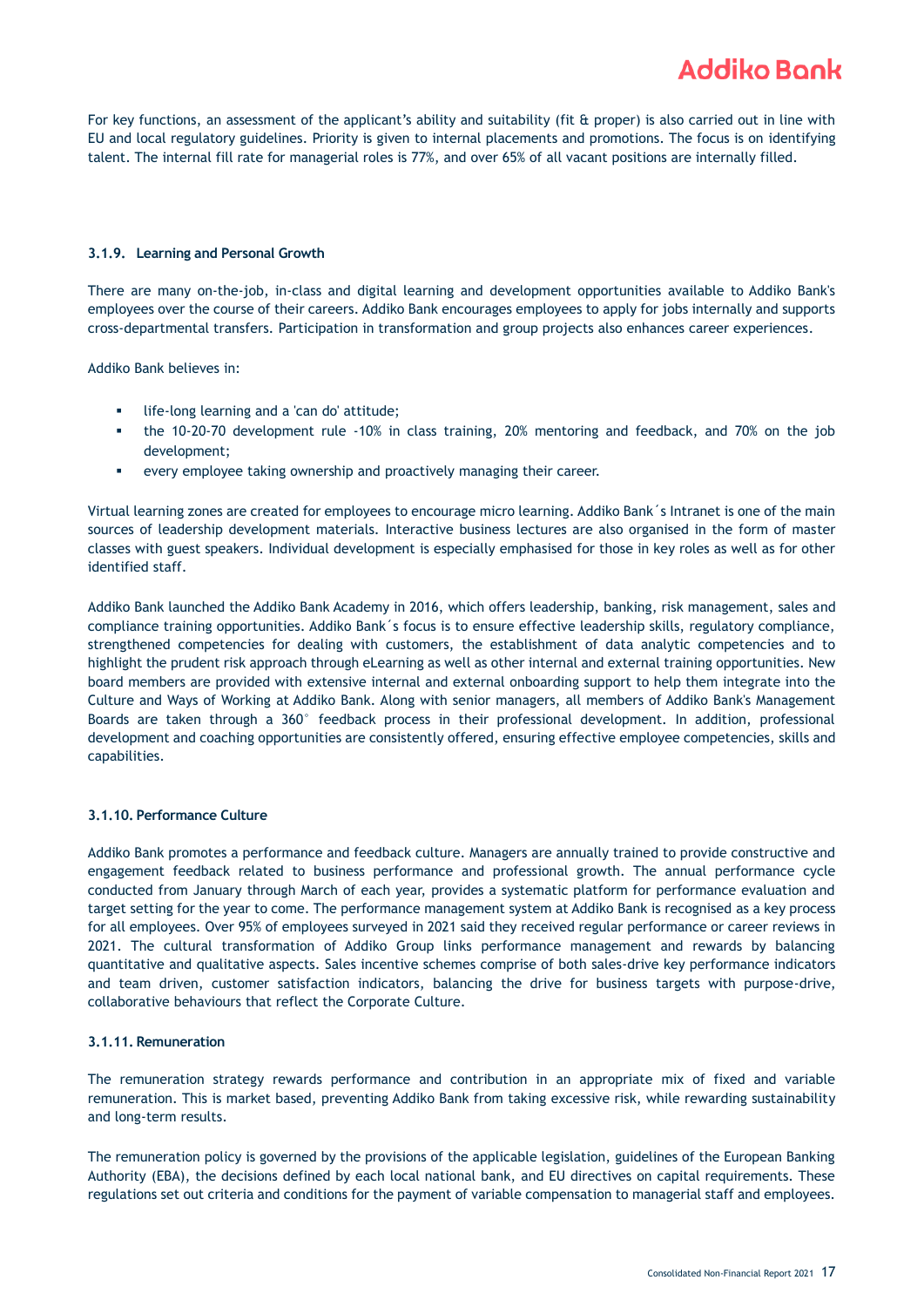The key functions that can significantly affect Addiko Bank's risk profile within their duties, tasks and activities include members of the Management Board and directors of individual departments, including risk management and internal audit.

Addiko Bank's variable compensation is awarded according to a variable pay framework and is closely linked to targetoriented management. By paying variable compensation, outstanding individual performance is recognised as well as organisational team performance.

#### <span id="page-17-0"></span>**3.1.12. Employer Brand Awards**

Addiko Group continues to work on its reputation as an employer, aiming to be recognised as an attractive employer in each country it operates in. The consistent efforts consolidated in 2021. Through the 'Employer Partner Certificate' issued by SELECTIO Group, Addiko Banks Sarajevo, Montenegro, Croatia and Serbia retained their recognised status as companies with high standards of Human Resource management, positioning themselves amongst the Top Employers in their respective countries. In Slovenia, Addiko Bank received the prestigious 'Vključi.Vse' (Include.All) Award issued by The Managers' Association of Slovenia and given to companies that support diversity and inclusion.

Addiko Bank was also recognised for the new Employer Branding Communication Strategy launched in 2021. It emphasizes **Addiko's specialist strategy** and the **specialist corporate culture** based on **Accountability, Collaboration and Execution** through the new visual identity and the slogan:

#### **Addiko Bank. Bank for unconventional bankers.**

The communication messages were derived directly from our employees, while the visual identity was derived from the corporate brand. As a result, Addiko Bank Croatia received **two Best Employer Brand Awards Adria: the Best Employer Brand Award in the Banking Industry** and **the Best Employer and Corporate Brand Integration Award.**

#### <span id="page-17-1"></span>**3.2. Group-Wide Compliance**

#### <span id="page-17-2"></span>**3.2.1. Code of Business Conduct and Ethics**

Addiko Bank demands from its employees a particular responsibility in complying with legal, regulatory and internal requirements as well as with the ethical principles described in Addiko Bank's Code of Business Conduct and Ethics.

The Code of Business Conduct and Ethics is Addiko Bank's shared commitment to operating with the highest level of integrity and ethical conduct, which is a mandatory regulatory framework applicable in the Addiko Bank for all employees, third-party service providers and business partners.

It outlines Addiko's ethical principles and provides general guidelines on how employees should behave, as well as specific guidance for employee interactions with customers, competitors, business partners, governmental authorities, shareholders as well as with each other.

As compliance is part of the organisational culture, the compliance function is decentralised at Addiko Bank. Functional managers have organisational and supervisory tasks to ensure that violations of the applicable principles and laws governing the financial industry, which could have been prevented by adequate measures, control and monitoring, do not occur.

The main Addiko Bank norms are:

- Treat others with dignity & respect;
- Act ethically & lawfully;
- Conduct business fairly, openly & responsibly.

#### <span id="page-17-3"></span>**3.2.2. Human Rights**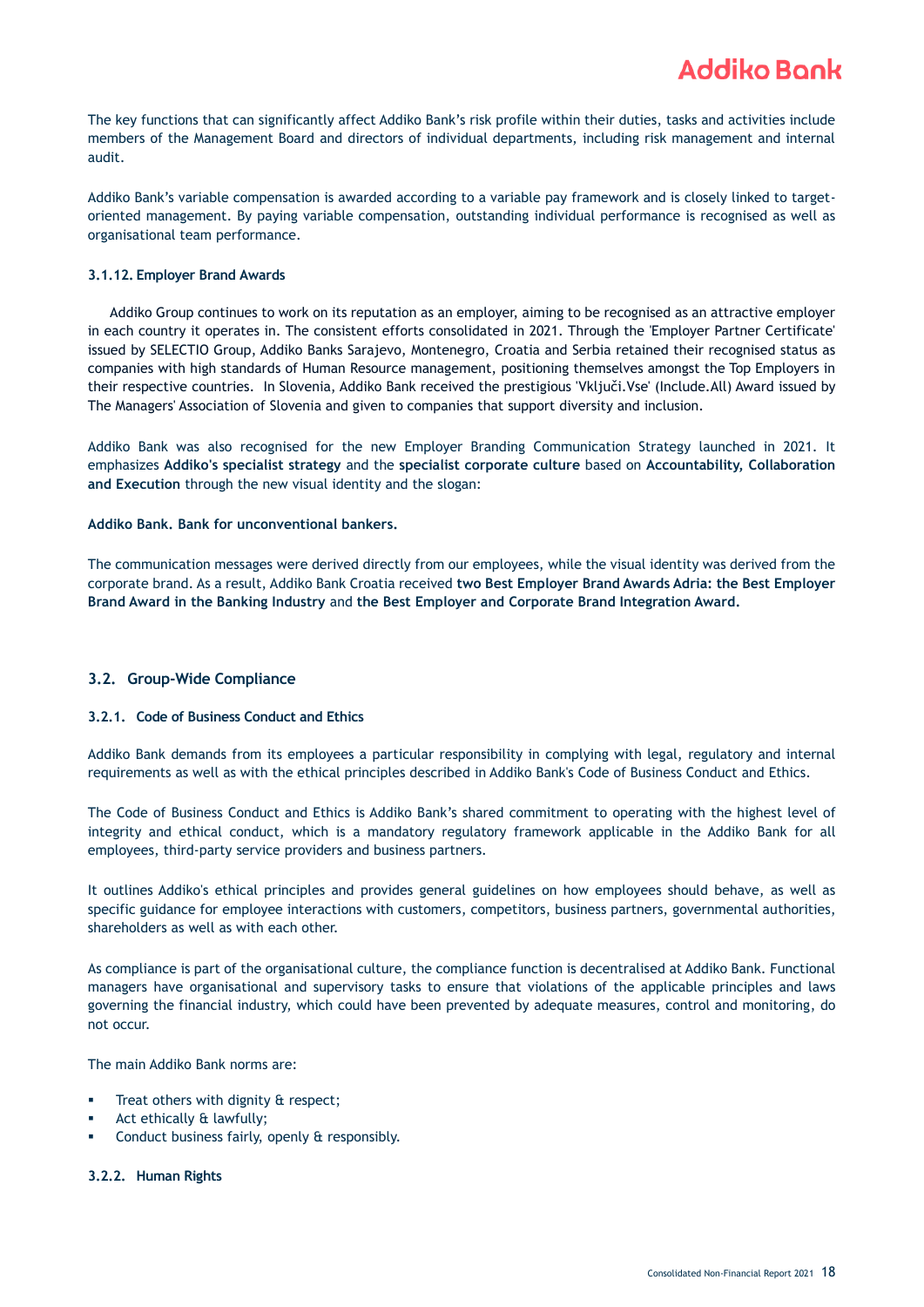Addiko Bank respects the protection of internationally proclaimed human rights. Addiko Bank is committed to upholding the fundamental human rights of its employees, and expects vendors, partners and others who provide services on behalf of Addiko Bank to adhere to the same high standards.

Addiko Bank is committed to a workplace that is free from sexual, racial and other unlawful harassment, and from threats or acts of violence or physical intimidation. Abusive, harassing or other offensive conduct is unacceptable, whether verbal, physical or visual.

Addiko Bank's values and workplace behaviours are built on trust, respect and integrity. Addiko Bank is an equal opportunity employer and bases its recruitment, employment, development and promotion decisions solely on a person's ability and potential in relation to the needs of the job.

#### <span id="page-18-0"></span>**3.2.3. Anti-Corruption, Anti-Bribery**

Addiko Bank has a zero-tolerance approach when it comes to bribery and corruption. Addiko Bank expects that all employees at every level of the organisation follow the Group's standards and policies.

All forms of bribery and corruption, including giving or promising, directly or indirectly, anything of value to any employee or government official (including state-owned companies) or a political party, candidate for office, or to any person performing public duties or state functions in order to obtain or retain business or to secure an improper advantage with respect to any aspect of Addiko Bank's business, are strictly prohibited. Gifts and invitations must always be proportionate and must not create a conflict of interest or the perception thereof. Addiko Bank expects the same from clients, business partners and third parties. Bribery and corruption are not accepted in any form.

It is strictly forbidden to request, take or offer any form of under-the-table payment, kickback, bribe, barter or other improper payment or gratuity in connection with any corporate expenditure or sale of goods or services.

In alignment with international guidelines and Addiko Bank's strategy, it is illicit for all Addiko Bank entities and colleagues working for or on behalf of Addiko Bank to provide, compensate, give, promise or authorise the payment of any money or of anything of value, directly or indirectly, to any foreign government official or employee, foreign political party or candidate thereof for the purpose of obtaining or retaining business or to secure an improper advantage (direct and indirect).

Addiko Bank requires that all third-party agreements include a provision to comply with applicable anti-corruption laws.

In 2021, Addiko Bank did not discover or record any incident of corruption.

#### <span id="page-18-1"></span>**3.2.4. Whistleblowing**

Addiko Bank is committed to supporting a culture in which all employees are encouraged to raise concerns about unacceptable practices and misconduct, and has therefore implemented a whistleblowing process - as an early warning system - that enables employees to raise concerns about potential risks related to serious wrongdoing (including unethical, illegal, corrupt or other inappropriate conduct) via various channels such as e-mail, post, Intranet, Internet, etc.

"Whistleblowers" will not suffer any disadvantage as a consequence of their whistleblowing undertakings. Addiko Bank strictly forbids retaliation against anyone who reports a possible infringement in good faith, no matter who is included in their report.

Reports are always handled in a strictly confidential manner, analysed thoroughly, and managed with due care.

#### <span id="page-18-2"></span>**3.2.5. Transparency**

Addiko Bank's standard business model is to communicate in an impartial, clear, open, transparent and non-deceptive way that contributes essential, adequate and timely information for its clients and other stakeholders.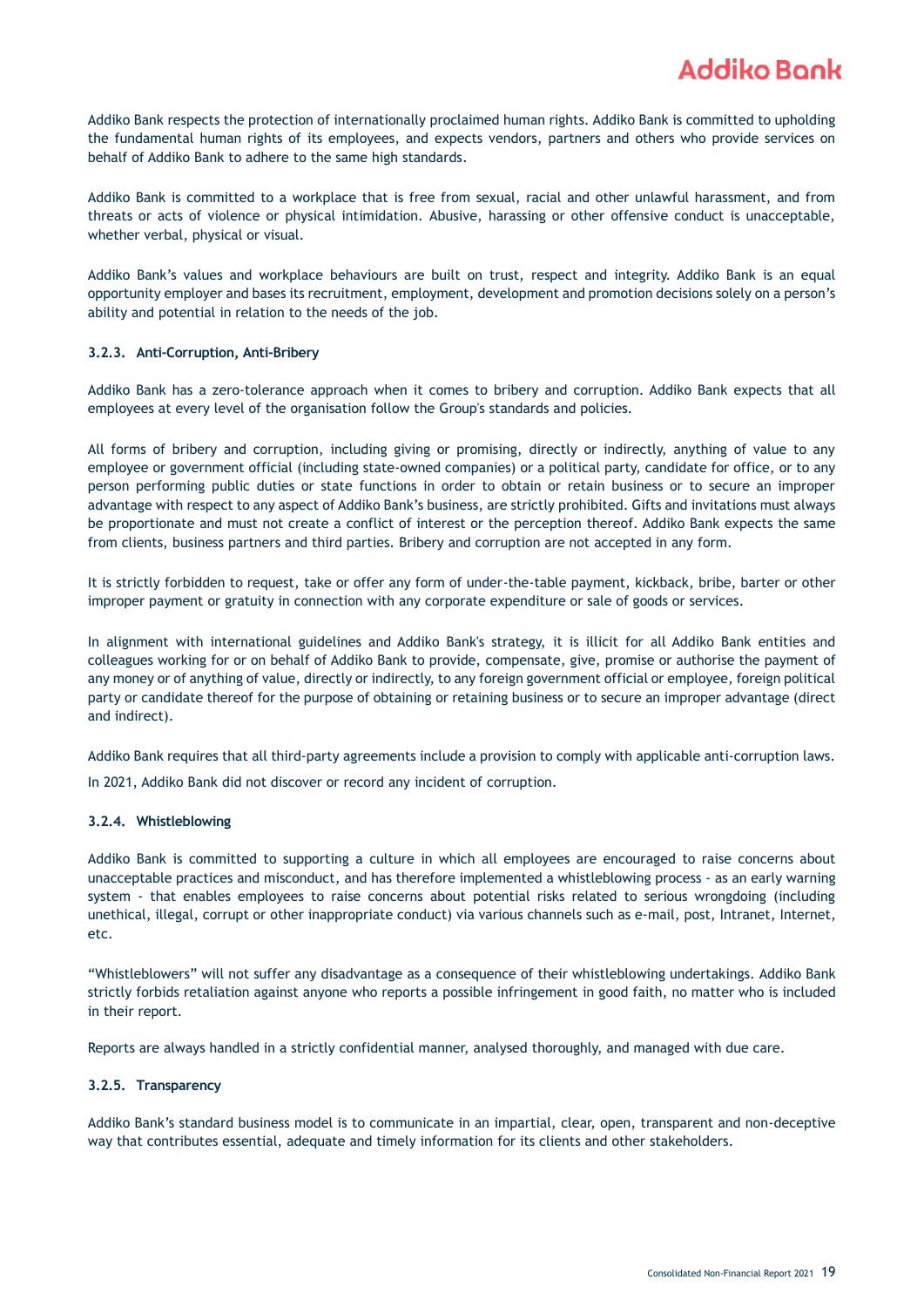Hence, Addiko Bank is committed to complete, unbiased, accurate, timely and reasonable disclosure in public reports and documents that each entity of Addiko Bank presents or provides to the regulatory authorities, employees, clients, business partners, stakeholders and the public altogether.

#### <span id="page-19-0"></span>**3.2.6. Conflict of Interest**

In line with the Addiko Bank Code of Business Conduct and Ethics, Compliance and Conflict of Interest Policy, respective guidelines and applicable legal stipulations, Addiko Bank is able to identify potential or actual conflicts of interest and manage them appropriately.

Addiko Bank's employees are expected to manage their relationships with each other, within Addiko Bank and outside of Addiko Bank with impartiality and honesty in order to commit to the highest level of integrity.

Employees must not use their positions for personal advantage. As a general rule, all employees must keep away from and disclose ethical, legal, financial, or other conflicts of interest involving Addiko Bank and/or its clients and/or third parties and exclude themselves from a position of decision-making authority with respect to any conflict situation involving Addiko Bank. Special rules have been defined within the respective rules of procedure for Management and Supervisory Board members.

#### <span id="page-19-1"></span>**3.2.7. Compliance Management**

Addiko Bank aims to utilise its compliance management system in order to:

- a) Foster and reinforce conduct per compliance requirements;
- b) Minimise and eliminate compliance violations;
- c) Identify risks for potential violations;
- d) Implement preventive measures;
- e) Uncover, remedy and proactively eliminate any occurrence of any compliance violations committed by individuals acting without authorisation and in breach of clear rules; and
- f) Achieve continuous improvement of its compliance management system.

The Chief Compliance Officer oversees compliance activities and reports directly to the Management and Supervisory Boards in this capacity. The central compliance department coordinates compliance activities throughout the Group.

A local Compliance Officer has also been appointed for each country Addiko Bank is present in. This person serves as a local point of contact for employees in all questions regarding legally and ethically correct conduct in business situations.

#### <span id="page-19-2"></span>**3.2.8. Training**

Addiko Bank systematically conducts training courses on compliance. Once the areas of emphasis have been specified, specialists define target groups for each course content category and determine which employees require which type of training.

Addiko Bank expressly encourages its employees to openly address any doubts about proper conduct in business situations, to solicit advice and informs all employees about who they can contact if they have any doubts or questions.

#### <span id="page-19-3"></span>**3.2.9. Customer Privacy**

Data protection is an issue of increasing social significance, particularly since the GDPR entered into force on 25 May 2018. GDPR strengthened the rights of data subjects, imposed new requirements on data controllers and data processors when managing and handling personal data, and increased expectations of clients, employees and regulators.

As Addiko Bank's business involves the processing of personal data, protecting such data is of utmost importance.

Within Addiko Bank, a data protection implementation project was performed in order to align the existing data processing activities with the GDPR requirements and to amend existing vendor contracts to take GDPR requirements into account.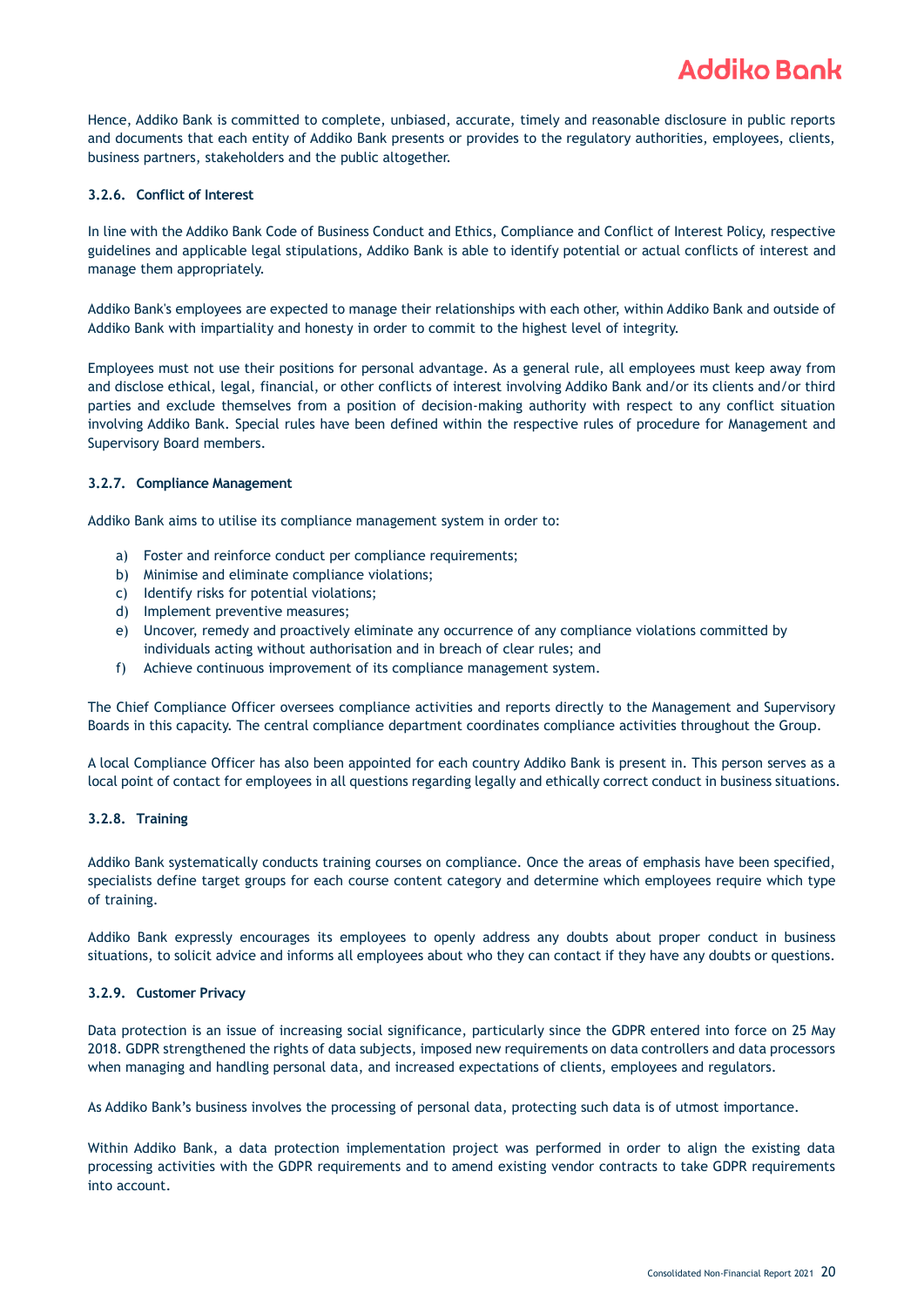Addiko Bank has established a data protection compliance management system, which, inter alia, sets forth policies and processes as well as technical and organisational measures. This group-wide data protection compliance framework also applies to the Addiko Bank entities established in non-EU countries, which have to comply with GDPR standards unless mandatory local data protection and privacy laws require otherwise. All Addiko Bank entities run individual data processing inventories and have implemented standard processes for dealing with requests when data subjects exercise their rights (e.g. access, erasure, objection).

Education and training about data protection requirements play a key role in ensuring effective data protection within Addiko Bank. All employees are regularly trained on the implications of data protection via an online tool (eLearning programme) in relation to data protection compliance. In addition, data protection impact assessments are carried out for the most critical systems. Addiko Bank uses multi-party data protection agreements (in line with the requirements set out in Art 28 GDPR) when a vendor or a third party provides a service to at least two affiliates of Addiko Bank. Therefore, compliance with data protection requirements is ensured and oversight enabled.

Each Addiko Bank entity has appointed a Data Protection Officer (DPO) within a specialised, independent role, who reports directly to the respective Management Board. In addition, a group DPO coordinates data protection tasks in relation to the entire Addiko Bank. This ensures proper direct and indirect reporting lines as well as regular exchange on data protection topics within the entire Addiko Bank.

Addiko Bank has applied for the approval of binding corporate rules to facilitate intra-group transfers from its entities within the EU to those outside. Addiko Bank has implemented various reporting and escalation processes to ensure that potential data breaches can be assessed and dealt with in a timely manner. No data breaches of systemic relevance were observed in 2021.

#### <span id="page-20-0"></span>**3.2.10.Information Security**

Addiko Bank has established a state-of-the-art information security framework that adequately protects information assets and associated technologies, applications, systems, and processes in the digital ecosystem Addiko Bank operates in.

Addiko Bank applies high standards in its IT infrastructure and has developed and implemented comprehensive information security management.

Furthermore, to underpin the importance of information security, Addiko Bank has information security policies, standards and manuals in place alongside its annual training of employees on this topic.

Moreover, Addiko Bank has introduced countermeasures to guarantee the protection of data from a technical perspective.

Addiko Bank performs vulnerability scans on a monthly basis and penetration tests on both an annual and ad hoc basis. Finally, weekly meetings with its major IT partners are held to remain informed of any possible problems or security breaches.

#### <span id="page-20-1"></span>**3.3. ESG and Taxonomy**

#### <span id="page-20-2"></span>**3.3.1. Environmental Matters**

Acting in an environmentally responsible way is both the responsibility and legal duty of each and every person and organisation. Although a direct impact of banks on the environment may be regarded as rather limited and not as significant as in other industries, Addiko Bank recognises its responsibility in preserving the environment. Addiko Bank addresses environmental matters and is committed to reducing its own consumption of natural resources, mainly in terms of electricity and heating as well as fuel and paper consumption.

Protection of the environment is an important part of Addiko Bank's strategy, which aims to achieve sustainable improvement of living and working environment conditions. In 2021, there were no cases of non-compliance with environmental regulations.

Addiko Bank's current activities in connection with environmental issues are explored in the following sub-chapters.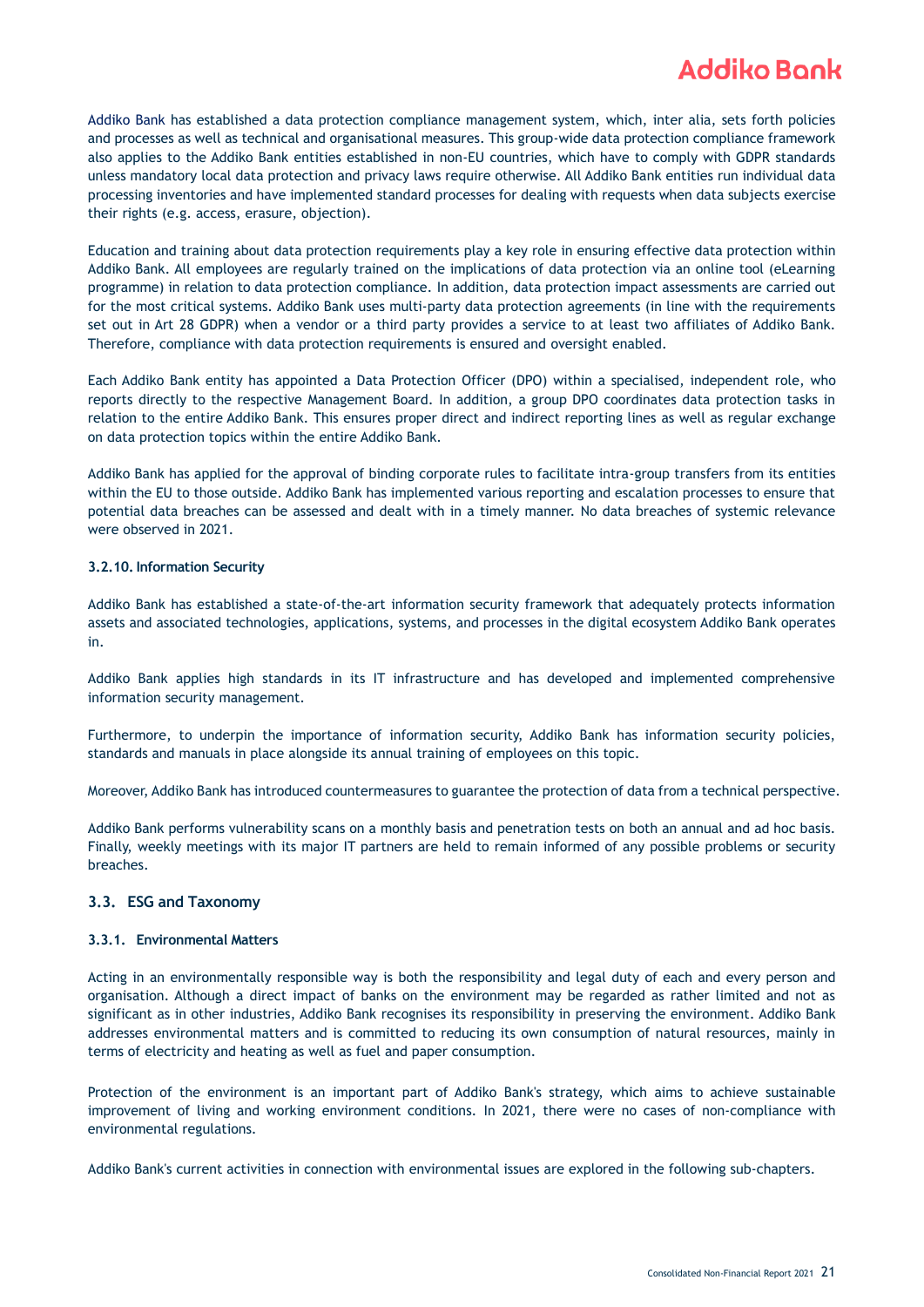#### <span id="page-21-0"></span>**3.3.2. Space Optimisation**

One of Addiko Bank's long-term measures is a group-wide space optimisation initiative aiming to reduce the space used for Addiko Bank's core business. Addiko Bank follows an open-plan concept in all of its head offices in the CSEE region, as well as in back offices. Furthermore, due to Addiko Bank's switch to modern sales concepts, such as the Addiko Bank Express Bank and the Addiko Bank Virtual Branch Offices, the sales floor is being continuously reduced. These efforts have resulted in a 43% reduction in office space over the past 5 years with a further positive outlook for 2022. Such an approach is effective in terms of the usage of heating and cooling systems and shows positive ecological effects resulting from less electricity and water consumption.

Due to the current Covid-19 pandemic, this positive development was enhanced even further. At the Addiko Bank headquarters, many workplaces and even complete office floors have been replaced by home office and flexible working concepts. As a result used office space for head office (HQ) purposes decreased by 16% from 25.222sqm to 21.056sqm during 2021, downsizing the HQ in ABSE, ABC, ABM and ABS. Further reduction is planned also in Vienna with moving ABH to a smaller office in 2022. The new office building provides also additional possibility for energy saving, being more energy efficient, than the current HQ.



**Space Optimisation**

#### <span id="page-21-1"></span>**3.3.3. Energy Saving**

Addiko Bank continues to promote the reduction of energy consumption also by applying energy efficient solutions in case of all renovations and investments. Installing light-emitting diode (LED) lighting as an energy saving solution is standard for the entire Addiko Bank network. In the procurement of electricity, Addiko Bank places an increasing emphasis upon purchasing renewable energy. Improvements have already been made at the Addiko Banks in Austria, Croatia, Slovenia and Serbia, where 10-30% of electricity comes from renewable "green" sources.

Since Addiko Bank has launched an initiative to save energy and natural resources, awareness of the importance of rational use and saving resources is at a high level in all entities. Regardless of the continuous efforts made over the past few years, the consumption of power and fuel recorded for 2020 and 2021 does not represent real consumption in normal circumstances, but affected by Covid-19. Work from home and travel limitations are reflected in the numbers for both 2020 and 2021.

#### **Energy consumption in kWh**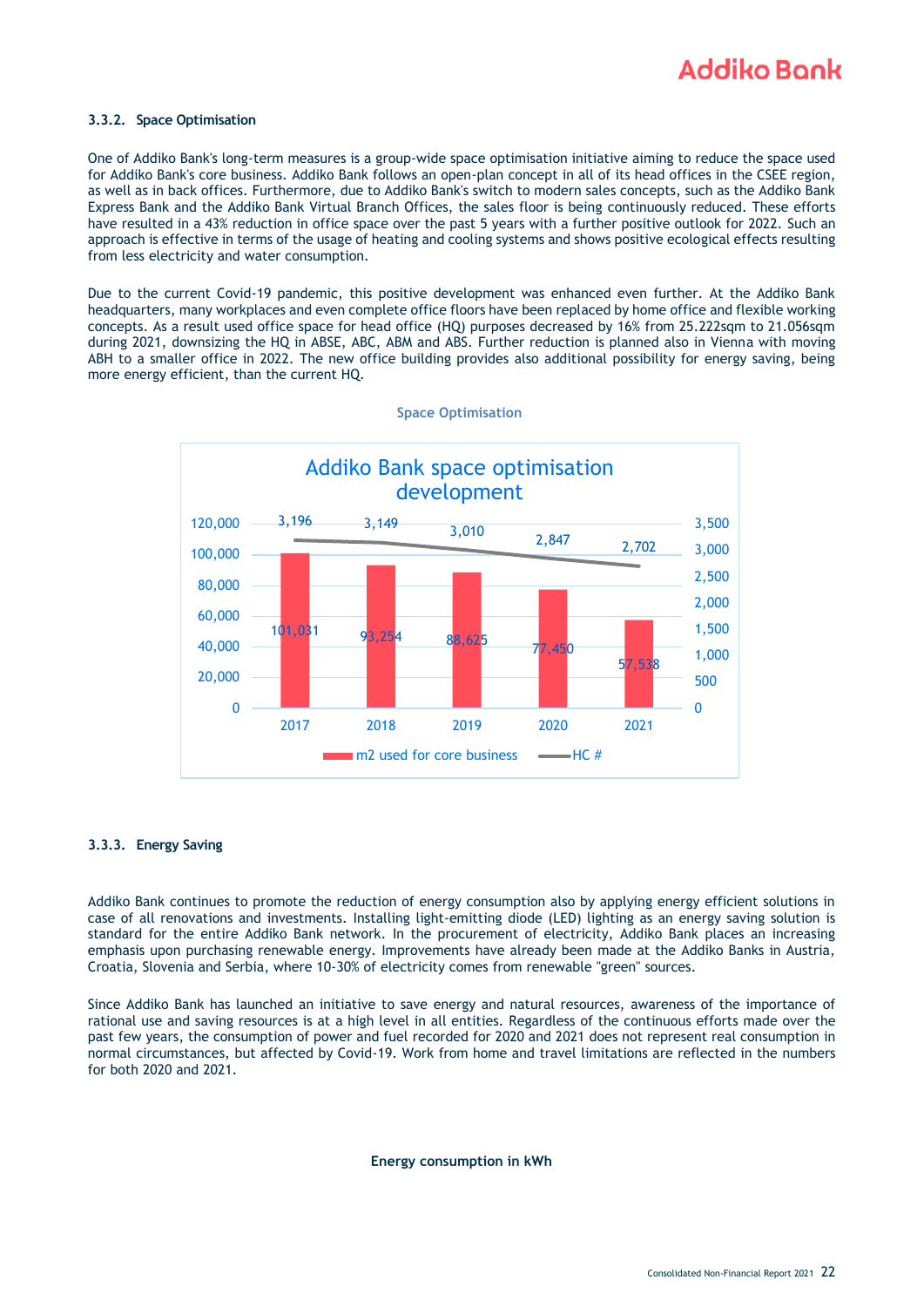

#### <span id="page-22-0"></span>**3.3.4. Reduction of CO<sup>2</sup> emissions**

With the renewal of Addiko Bank's carpool to a newer generation of vehicles every 4 years and a constant reduction in the numbers of vehicles. In 2021 the fleet included only 150 vehicles, which is historical lowest and 22% less, then 5 years ago. Addiko Bank continues to reduce its vehicle fleet's  $CO_2$  emissions (g/km) also.  $CO_2$  emissions have dropped 5 years in a row by a total of 33% to a weighted average CO<sub>2</sub> emission of 107.1 g/km in 2021, as shown in the table below.



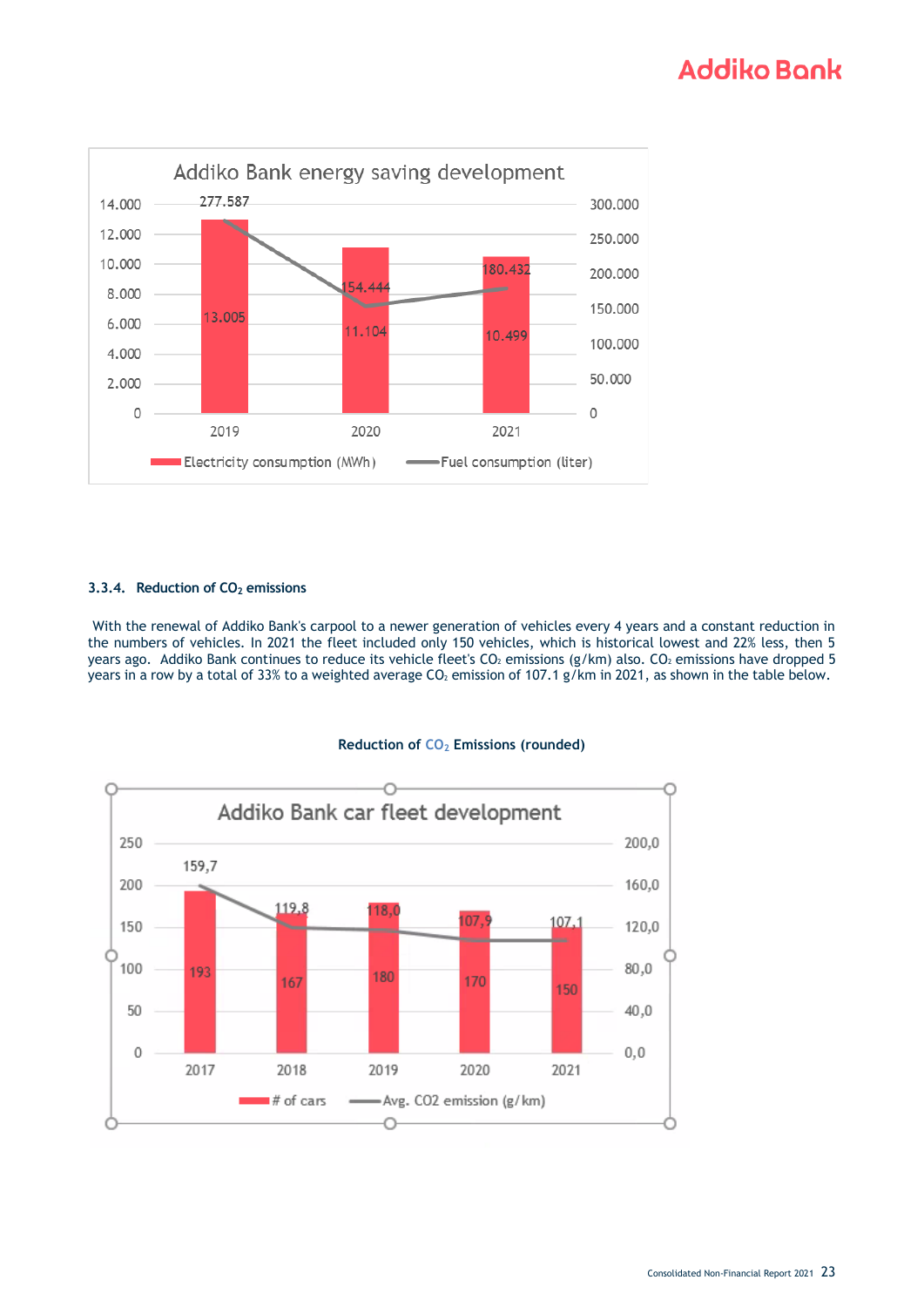Conscious fuel consumption is promoted throughout Addiko Bank. Nevertheless, a reduction of  $CO<sub>2</sub>$  emissions could be further driven by the replacement of fossil fuel-powered company cars with hybrid or electric cars. In 2021 Addiko Group adopted a policy, which prefers to lease electric and hybrid engine cars over traditional vehicles. Also in some of the countries employees are forced to use electric cars for short distance trips, wherever it is possible (e.g.: ABS, Ljubljana)

#### <span id="page-23-0"></span>**3.3.5. Travel Management**

The best way to reduce  $CO_2$  emissions on business trips is to generally avoid them or keep such trips limited. Addiko Bank has therefore implemented a sophisticated video conferencing system in all of its entities and encourages its employees to use video calls as alternatives to holding onsite business meetings whenever possible. For unavoidable business trips, however, Addiko Bank has introduced travel guidelines, with clear preference of using environmentally friendly public transportation. In order to avoid commutes at the business trip destination, Addiko Bank provides its employees with a list of recommended hotels, which can be booked at special rates and are in close proximity to regular meeting locations.

#### <span id="page-23-1"></span>**3.3.6. Document Management System**

Addiko Bank is engaged in the continuous improvement of its internal procedures in order to be more efficient and to save resources (especially paper) wherever possible. While some organisational units are legally required to use paper, other documents are fully digitalised as result of previous years' initiatives to optimise Addiko Bank's document management.

#### <span id="page-23-2"></span>**3.3.7. Effects of Digital Banking**

Besides the obvious benefits for the customer, Addiko Bank's promotion of digital banking services such as e-banking, m-banking and fully digitalised loan processing, also leads to positive environmental impacts in the form of a reduction in printing and paper (e.g. less payment and deposit slips and other documents, less toner consumption, etc.).

#### <span id="page-23-3"></span>**3.3.8. Paper Reduction and Sustainable Printing**

Optimised printing management does not only save paper. It also has a substantial influence on waste in connection with toners and energy consumption. Addiko Bank uses common, multifunctional large-scale printers, classified as energy efficiency category "A". The default printer settings are set to print in duplex mode and in black and white.

#### <span id="page-23-4"></span>**3.3.9. General Awareness Raising**

Addiko Bank shall continue to improve its environmental footprint. Group-wide environmental protection campaigns are carried out to encourage more efficient usage of company resources (for example, use of company cars, conscious use of electricity, electronic documents instead of paper print, etc.).

#### <span id="page-23-5"></span>**3.3.10. Supplier management**

The Procurement Policy of Addiko Group has been updated in 2021 by defining our expectations towards suppliers with regards to environmental protection. This obligates our suppliers to respect the fundamental rights, health and safety of their employees and refers to anti-corruption regulations. In the course of the supplier evaluation, commercial, professional/technical, legal and general parameters surrounding the future cooperation are comprehensively examined and evaluated. The policy regulates all topics relating to the organization, procedures and systems in the procurement process. When awarding contracts for external services, it stipulates that when multiple tenders are received, environmental matters are weighted high in the comparison of the offers and preference shall be given to sustainable companies.

#### <span id="page-23-6"></span>**3.3.11. Climate Risks Assessment**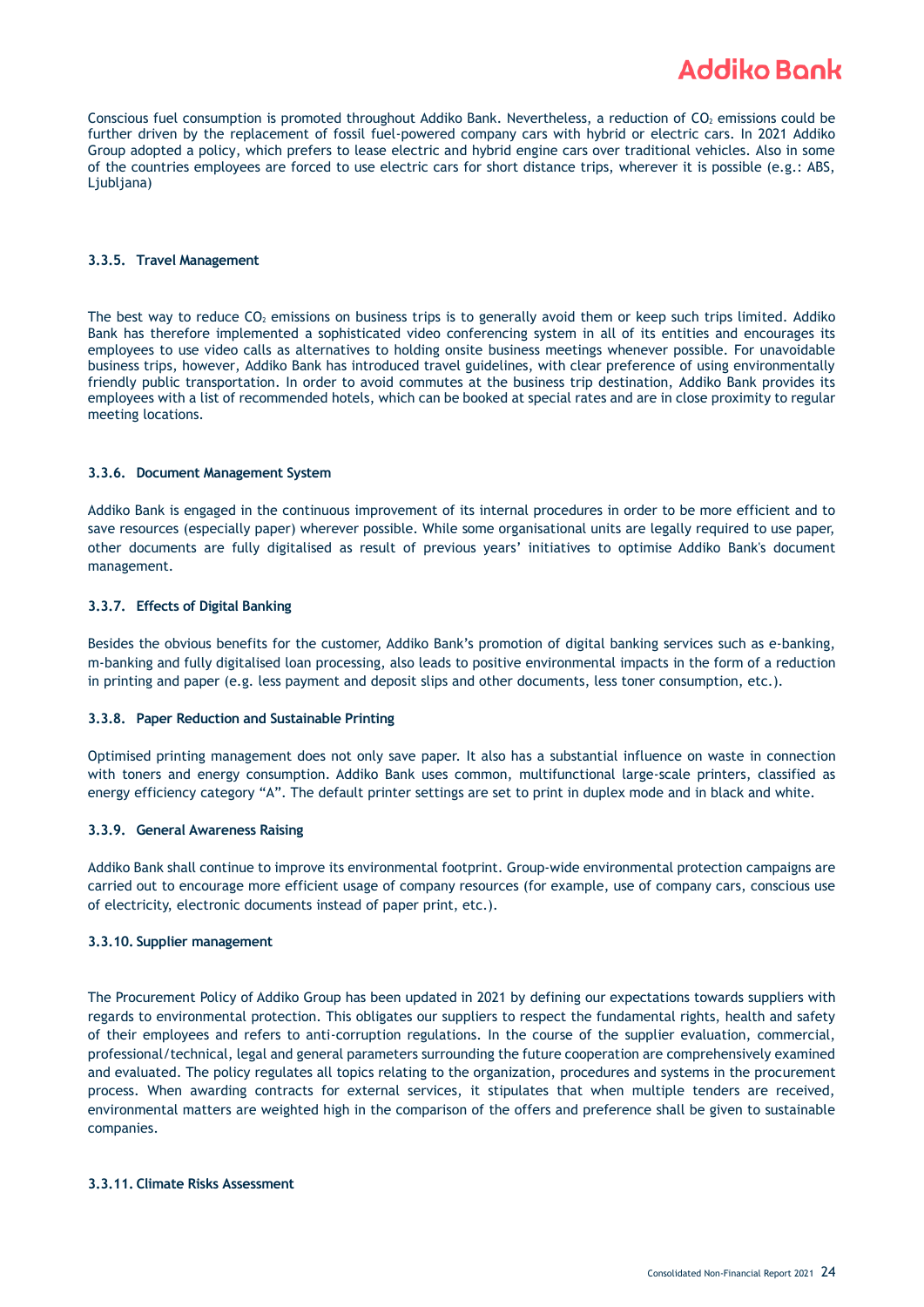Addiko Group analysed the potential impact of climate-related and environmental risks (C/E risks) on its business model both from a market/income and a cost perspective via an internal climate risk assessment and concluded that climate related and environment risks are not material for Addiko Group.

The outcomes of qualitative and quantitative assessments showed on one hand that Addiko Group's Focus segments will be able to benefit more from substitution effects under a market/income view (e.g. as Addiko Groups Consumer loans are not bound to a specific purpose, the financing of less climate friendly goods can be easily substituted by the financing of more climate-friendly consumer goods in case consumer sentiment moves towards this direction), on the other hand, the focus on granular Consumer and SME loans allows to reduce the idiosyncratic risk driven by C/E risks via diversification.

Hence, Addiko Group's non-focus segments are more susceptible to C/E risks (both physical and transition risks) as they are affected both via microeconomic and macroeconomic transmission channels.

The performed analysis highlighted once more the necessity to further accelerate Addiko Group's transformation and to further increase its focus on granular Consumer and SME loans.

Due to the granularity and diversification of Addiko Group's loan portfolio in its Focus segments, we assume that Addiko Group will be mainly impacted via macroeconomic transmission channels. Acute and chronic C/E risks already have an impact on macroeconomic indicators, whereby the severity of this impact over the medium- to long term is highly dependent on the measures taken to curb climate change.

While no immediate danger for Addiko Group was identified in the analysis of C/E risks, the urgency and uncertainty of C/E risks require the continuous monitoring of physical risks as well as their potential impact on the macroeconomy.

Despite the fact that highly affected industries are already now impacted by transition risks, Addiko Group's loan portfolio does not show any concentration in these industries.

Addiko Bank AG's board oversights the climate and/or environmental-related risks and created and ESG working group in course of year 2021 whose role is to implement ESG requirements and processes to identify and report on adverse environmental impact on business activities of Addiko Group including Key Performance Indicators (KPIs) and/or Key Risk Indicators (KRIs). ESG working group is responsible for identifying, assessing and managing climate and/or environmental-related risks in alignment with respective internal stakeholders and in regular intervals for overall risk assessment. Addiko Bank AG is in the process of climate-related and/or environmental scenario analysis or stress testing. Addiko Group environmental and/or climate related targets are derived from generally binding regulations applicable in countries of its presence.

#### <span id="page-24-0"></span>**3.3.12. Article 8 of EU Taxonomy**

| Exposures in economic activities that are<br>not taxonomy-eligible | 170.897.708,33   | 3%  |
|--------------------------------------------------------------------|------------------|-----|
| Total assets                                                       | 5.842.342.567,00 |     |
|                                                                    |                  |     |
| Exposures in economic activities that are                          |                  |     |
| taxonomy-eligible                                                  | 470.620.582,00   | 8%  |
| Total assets                                                       | 5.842.342.567,00 |     |
|                                                                    |                  |     |
| Exposures in sovereigns, central banks,                            |                  |     |
| supranational issuers and derivatives                              | 1.169.415.089,00 | 20% |
| Total assets                                                       | 5.842.342.567,00 |     |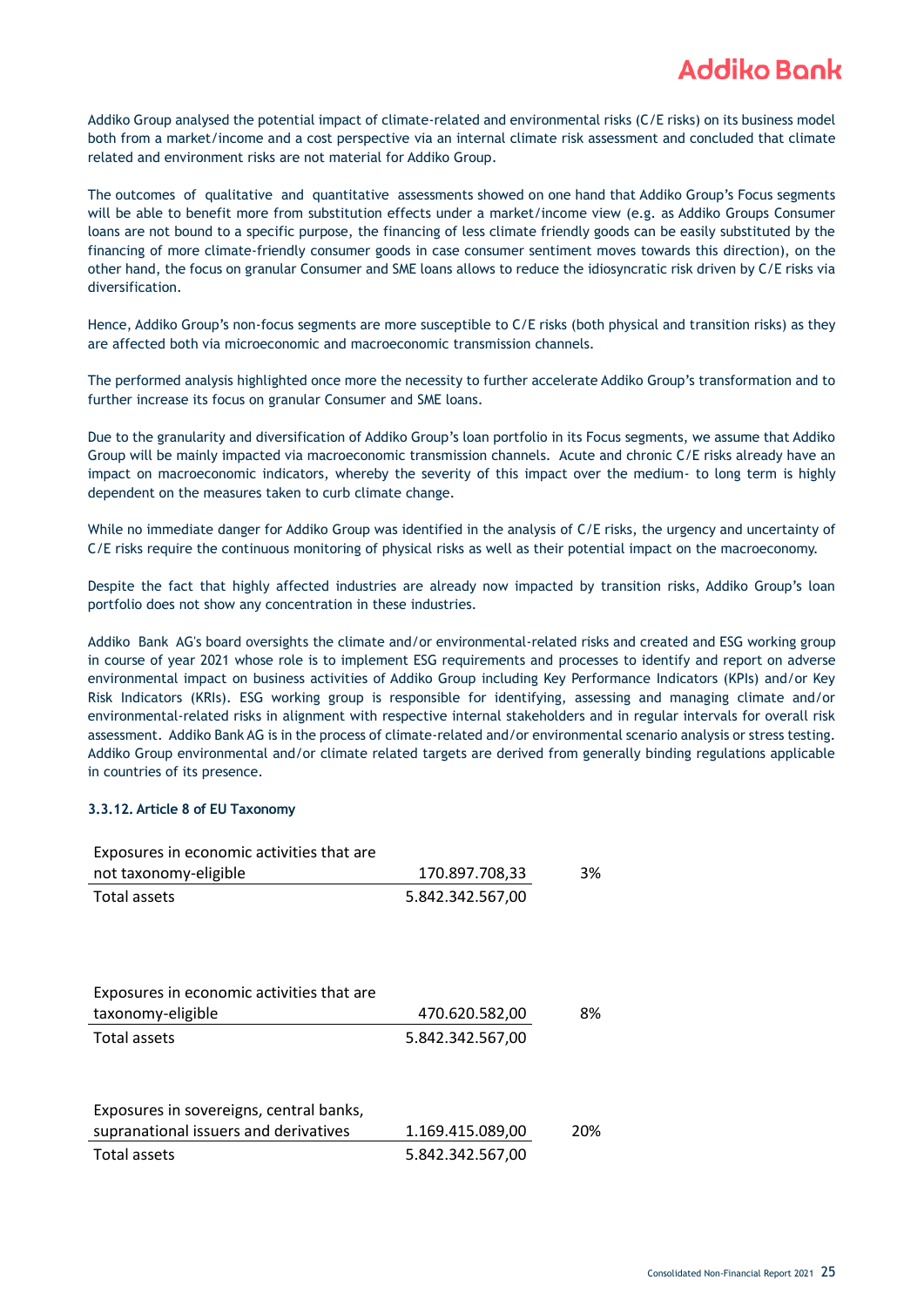Proportion of exposures in undertakings not subject to NFRD 4.125.679.027,67 71% total assets 5.842.342.567,00

Credit institutions also report the share of their trading portfolio and on demand interbank loans in their total assets.

trading portfolio and on demand interbank

| loans        | 150.853.841,00   | 3% |
|--------------|------------------|----|
| total assets | 5.842.342.567,00 |    |

In support of the quantitative indicators including the scope of assets and activities covered by the KPIs, we would like to disclose that all information were taken from Addiko's internal data sources and IT systems.

Addiko considers Regulation (EU) 2020/852 in its business strategy, product design processes and engagement with clients and counterparties.

Limited trading portfolios of Addiko Group and its composition reflects Regulation (EU) 2020/852.

#### <span id="page-25-0"></span>**3.3.13. Green Assets Ratio and Green Products**

On 6 July 2021, the European Commission adopted the Delegated Act supplementing Article 8 of the Taxonomy Regulation ("the Disclosures Delegated Act"), which requires large financial and non-financial companies to provide information to investors about the environmental performance of their assets and economic activities.

In the case of financial undertakings (investment firms, asset managers, insurers, credit institutions), key performance indicators (KPIs) relate to the proportion of environmentally sustainable economic activities in their financing activities, such as lending, investment and insurance

Addiko started internal initiatives to disclose its Green Asset Ratio to assess banks' sustainable commitments.

As of the date of issuing this report, Addiko does not classify any of its products as green and/or as Taxonomy eligible.

Based on latest drafts of ITS, institutions will have to disclose the information from 28 June 2022. The disclosure will be annual in the first year and semi-annual thereafter. This means that the first disclosure will take place in 2023 for the disclosure reference date as of 31 December 2022.

Vienna, 23.02.2022

Addiko Bank AG

#### MANAGEMENT BOARD

Herbert Juranek m.p. (Chairman)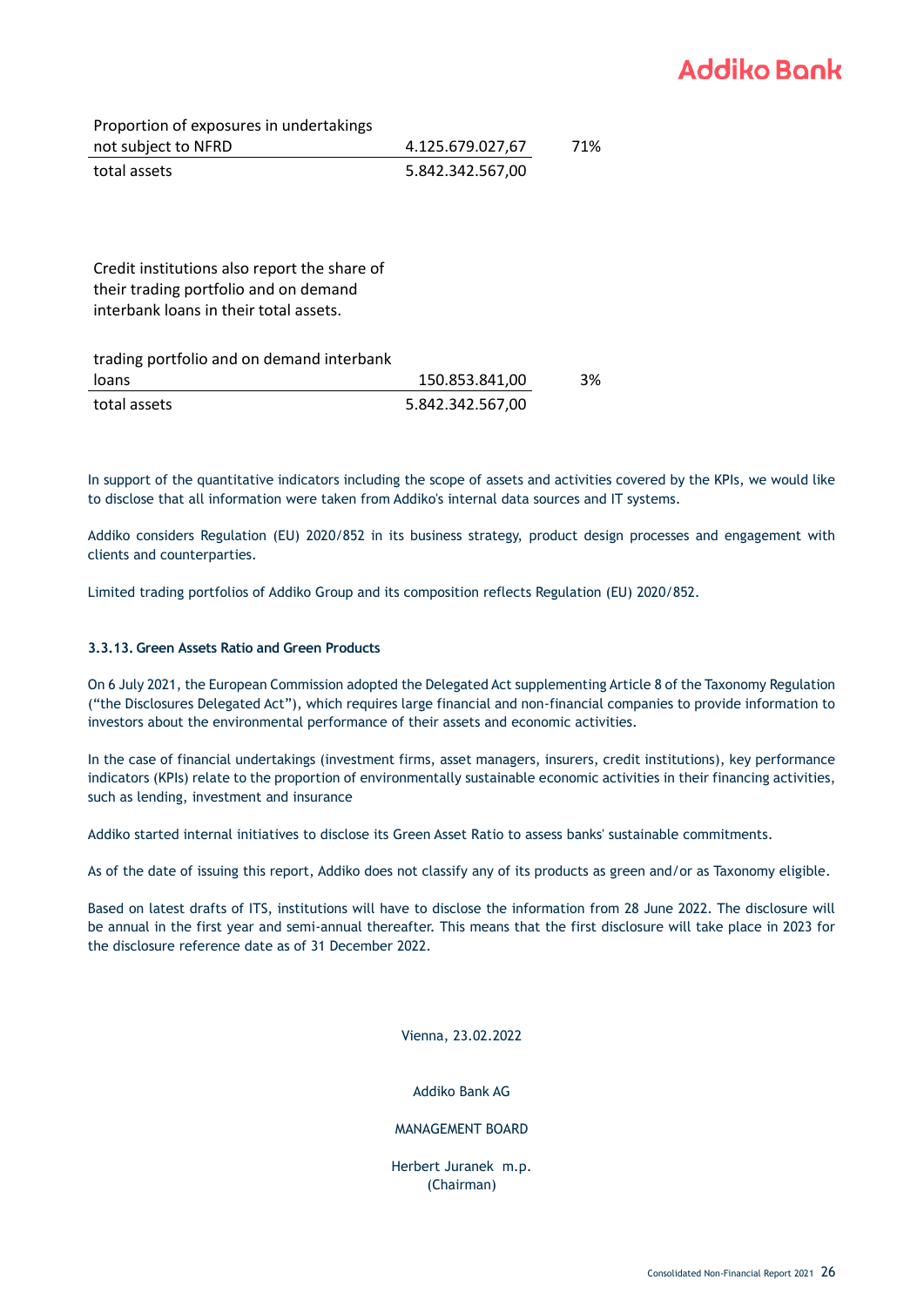

Tadej Krasovec m.p. Ganesh Krishnamoorthi m.p.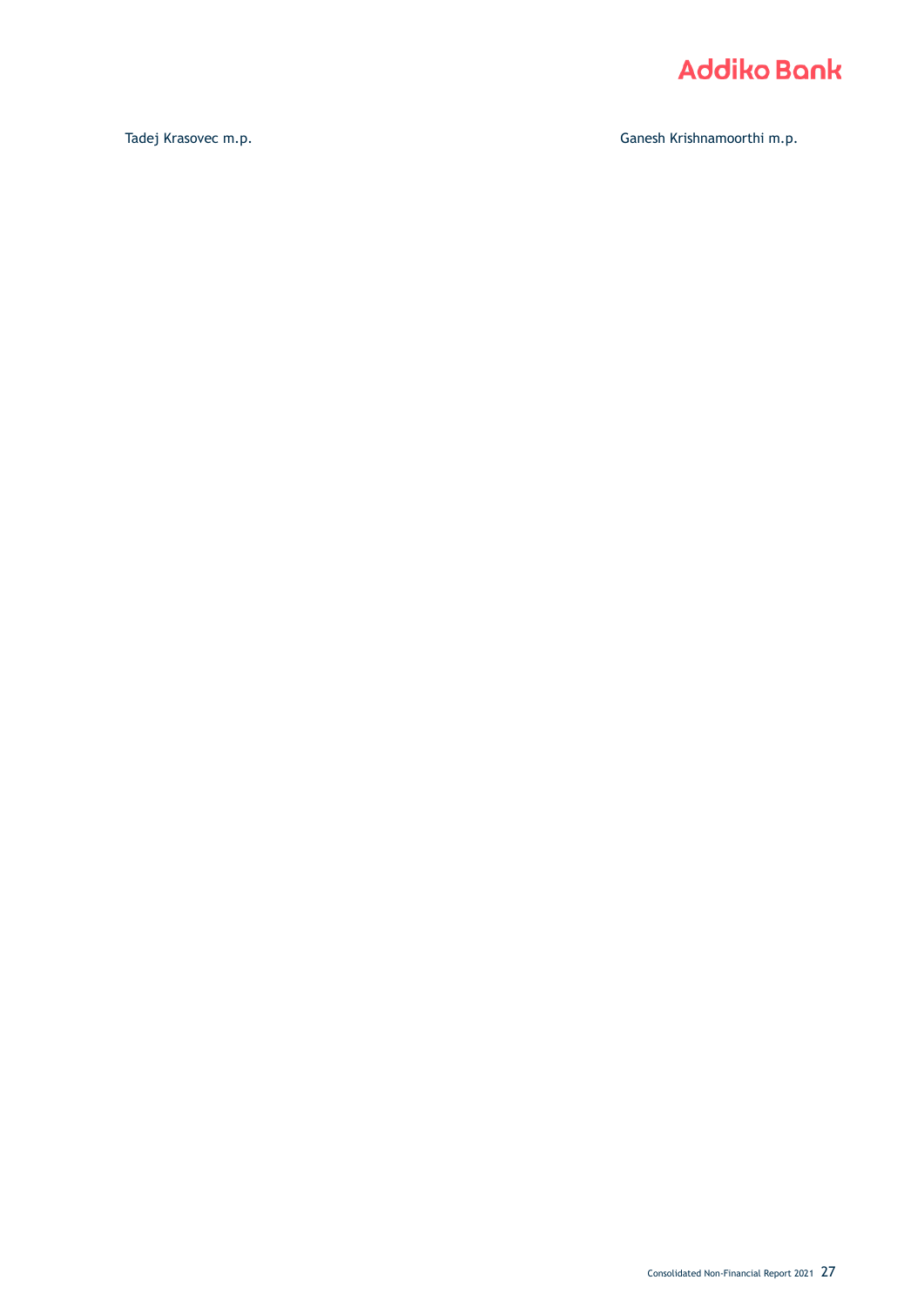### <span id="page-27-0"></span>**4. Glossary**

| Addiko Bank         | Addiko Bank Group                                                                |
|---------------------|----------------------------------------------------------------------------------|
| <b>ABH</b>          | Addiko Bank AG, Austria                                                          |
| <b>ABC</b>          | Addiko Bank d.d., Croatia                                                        |
| ABG                 | Addiko Bank Group                                                                |
| <b>ABS</b>          | Addiko Bank d.d., Slovenia                                                       |
| <b>ABSA</b>         | Addiko Bank d.d., Bosnia & Herzegovina (Sarajevo)                                |
| <b>ABBL</b>         | Addiko Bank a.d., Bosnia & Herzegovina (Banja Luka)                              |
| <b>ABSE</b>         | Addiko Bank a.d., Serbia                                                         |
| <b>ABM</b>          | Addiko Bank a.d., Montenegro                                                     |
| <b>ARZ</b>          | ARZ Allgemeines Rechenzentrum GmbH                                               |
| <b>CEO</b>          | <b>Chief Executive Officer</b>                                                   |
| <b>CFO</b>          | <b>Chief Financial Officer</b>                                                   |
| <b>CRO</b>          | <b>Chief Risk Officer</b>                                                        |
| <b>CRBO</b>         | Chief Retail Banking Officer                                                     |
| CO <sub>2</sub>     | <b>Carbon Dioxide</b>                                                            |
| <b>CSEE</b>         | Central and South-Eastern Europe                                                 |
| <b>CSR</b>          | Corporate Social Responsibility                                                  |
| <b>DPO</b>          | <b>Data Protection Officer</b>                                                   |
| <b>DXC</b>          | <b>DXC Technology</b>                                                            |
| <b>EBA</b>          | European Banking Authority                                                       |
| <b>EBITDA</b>       | Earnings Before Interest, Taxes, Depreciation, and Amortisation                  |
| <b>EU</b>           | <b>European Union</b>                                                            |
| etc.                | et cetera                                                                        |
| <b>GDPR</b>         | <b>General Data Protection Regulation</b>                                        |
| HC                  | Headcount                                                                        |
| <b>HR</b>           | <b>Human Resources</b>                                                           |
| <b>ICERTIAS</b>     | International Certification Association                                          |
| <b>ISO 9001</b>     | The international standard that specifies requirements for a quality             |
|                     | management system                                                                |
| <b>KPI</b>          | Key Performance Indicator/s                                                      |
| LED                 | <b>Light-Emitting Diode</b>                                                      |
| Large Corporates    | The segment Large Corporates includes legal entities and entrepreneurs with      |
|                     | annual gross revenues of more than EUR 40mn                                      |
| <b>LGBTIQ</b>       | Lesbian, Gay, Bisexual, Transgender, Intersex and Queer                          |
| <b>NGO</b>          | Non-Governmental Organisation/s                                                  |
| <b>NORBS</b>        | National organisation for rare diseases                                          |
| oGA                 | <b>Ordinary General Assembly</b>                                                 |
| PI                  | Private Individual                                                               |
| PPI                 | Payment Protect Insurance                                                        |
| Consumer (PI/Micro) | Consumer includes the following categories: (i) PI, private individuals, who do  |
|                     | not represent a group, company, or organisation and (ii) Micro, Includes private |
|                     | entrepreneurs and profit-oriented entities with annual gross revenues of less    |
|                     | than EUR 0.5 million                                                             |
| <b>SME</b>          | Small and Medium-Sized Enterprises                                               |
| <b>UNICEF</b>       | United Nations International Children's Emergency Fund                           |
| YΕ                  | Year End                                                                         |